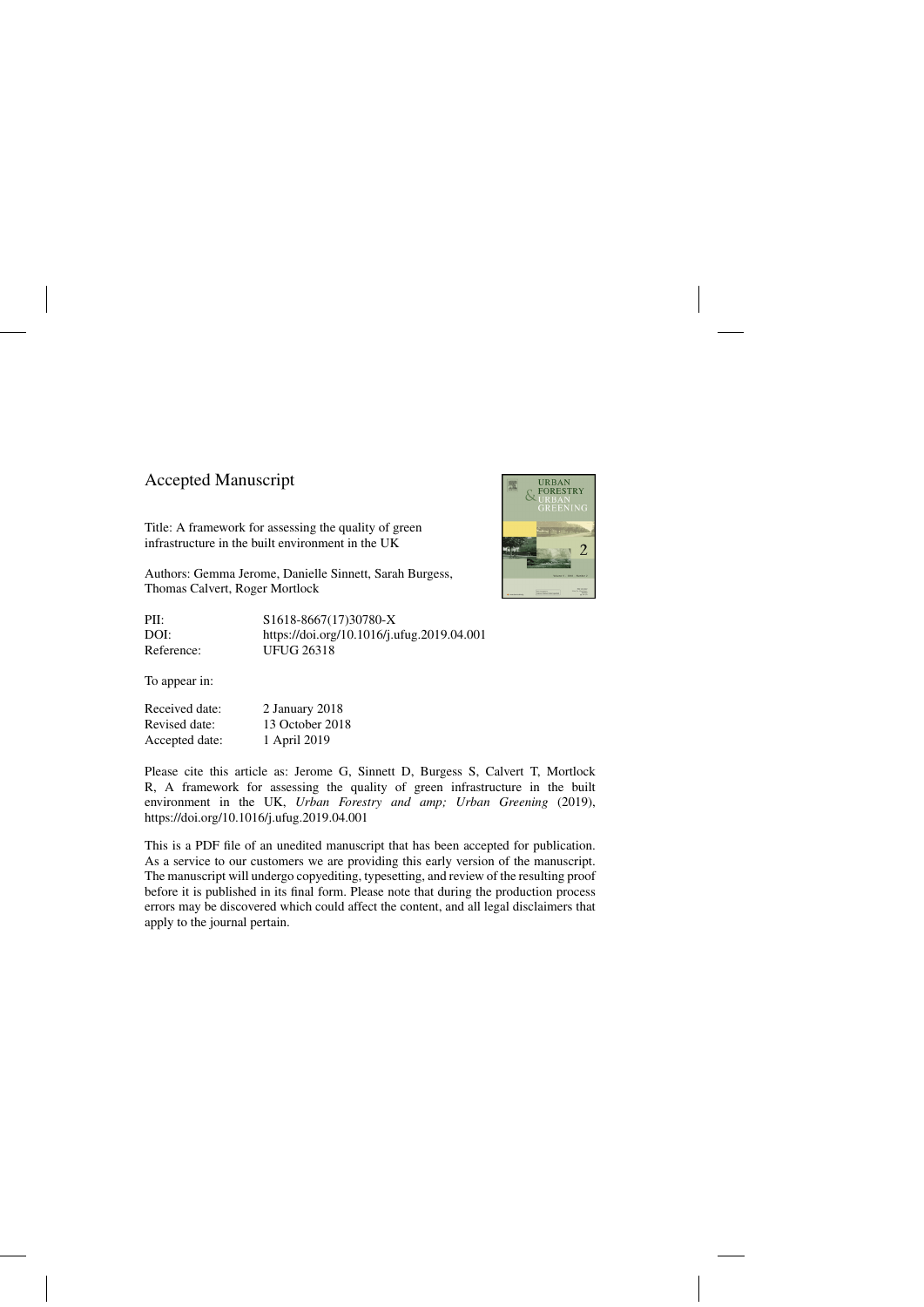# **A framework for assessing the quality of green infrastructure in the built environment in the UK**

Gemma Jerome<sup>1,2</sup>, Danielle Sinnett<sup>1</sup>, Sarah Burgess<sup>1</sup>, Thomas Calvert<sup>1,</sup> Roger Mortlock<sup>2</sup>

<sup>1</sup>Centre for Sustainable Planning and Environments, University of the West of England,

United Kingdom; <sup>2</sup>Gloucestershire Wildlife Trust, United Kingdom

Corresponding author:

Gemma Jerome, Centre for Sustainable Planning and Environments, University of the West of England, United Kingdom; Gloucestershire Wildlife Trust, United Kingdom. Email: gemma.jerome@gloucestershirewildlifetrust.co.uk

## **Introduction**

There is a substantial body of evidence from research and practice that green infrastructure provides benefits to people and society. For example, green infrastructure can support health and wellbeing (e.g. Frumkin *et al*., 2017; Hunter *et al.*, 2015 Jeanjean *et al.*, 2016); protect and enhance urban biodiversity (Sadler *et al.*, 2010); contribute to a high quality built environment (Payne & Barker, 2015); reduce the urban heat island (UHI); and support environmental quality and adaptation to climate change (Demuzere *et al.*, 2014; Zölch *et al.*, Gemma Jerome<sup>12</sup>, Danielle Sinnett<sup>1</sup>, Sarah Burgess<sup>1</sup>, Thomas Calvert<sup>1</sup> Roger Mortlock<sup>2</sup><br>
<sup>1</sup>Centre for Sustainable Planning and Environments, University of the West of England,<br>
United Kingdom; <sup>2</sup>Gloucestershire Wild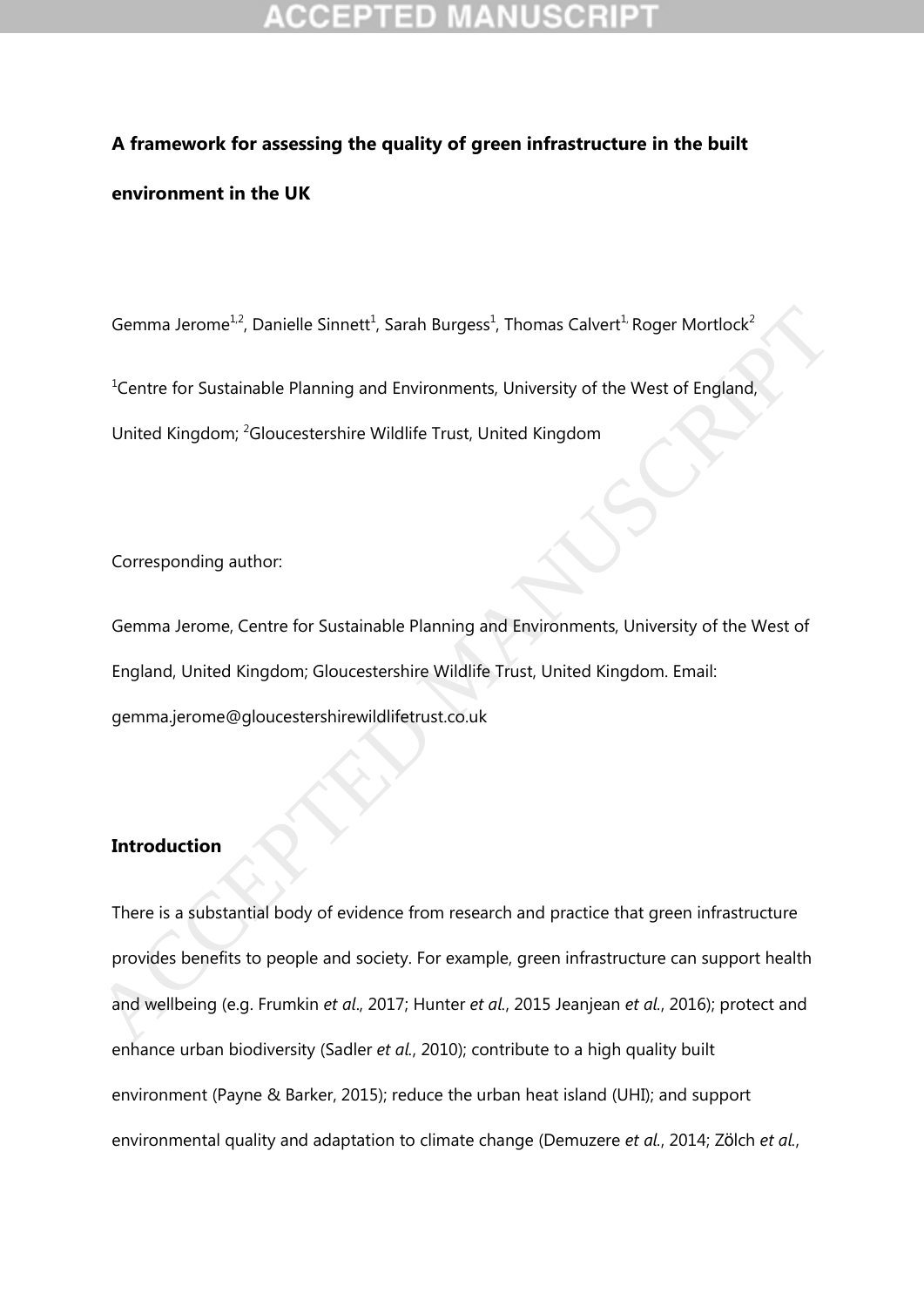2016). This evidence has been important in making the economic case for green infrastructure investment, demonstrating its value to policy makers, planners, the property development sector and others responsible for the form and quality of the built environment (Sinnett et al., 2018a).

This guidance is clear in its advocacy for green infrastructure as the preferred mechanism to deliver multiple benefits for people and wildlife through the planning and development system. As such, green infrastructure is widely articulated as being defined by its *multifunctionality, continuous network* and *quality.* In the context of this paper, green infrastructue is understood as a delivery mechanism for ecosystem services and benefits in urban environments. Much has been written about the requirements of green infrastructure to deliver co-benefits through multifunctional features, and for these features to be interconnected (Kambites and Owen, 2006) and integrated (Roe and Mell, 2013) to provide optimal functionality for people and nature. For example, sustainable drainage (SuDS) features such as ponds and swales provide for water attenuation, contribute to enhancing water quality, and make provision for increasing biodiversity and recreational opportunities. Less has been written however about the need and requirements for the quality of green infrastructure, and the constituent elements of high quality green infrastructure. This is in spite of an established acknowledgement in the literature that use of green space, effectiveness of water management and habitat creation is quality-dependent (e.g. Schpperijn *et al.*, 2010; Salomaa *et al.*, 2016). This guidance is clear in its advocacy for green infrastructure as the preferred mechanism to deliver multiple benefits for people and wildlife through the planning and development system. As such, green infrastructure is

This paper is, therefore, concerned with establishing a framework for more effectively identifying high quality green infrastructrue. The purpose of the framework is to provide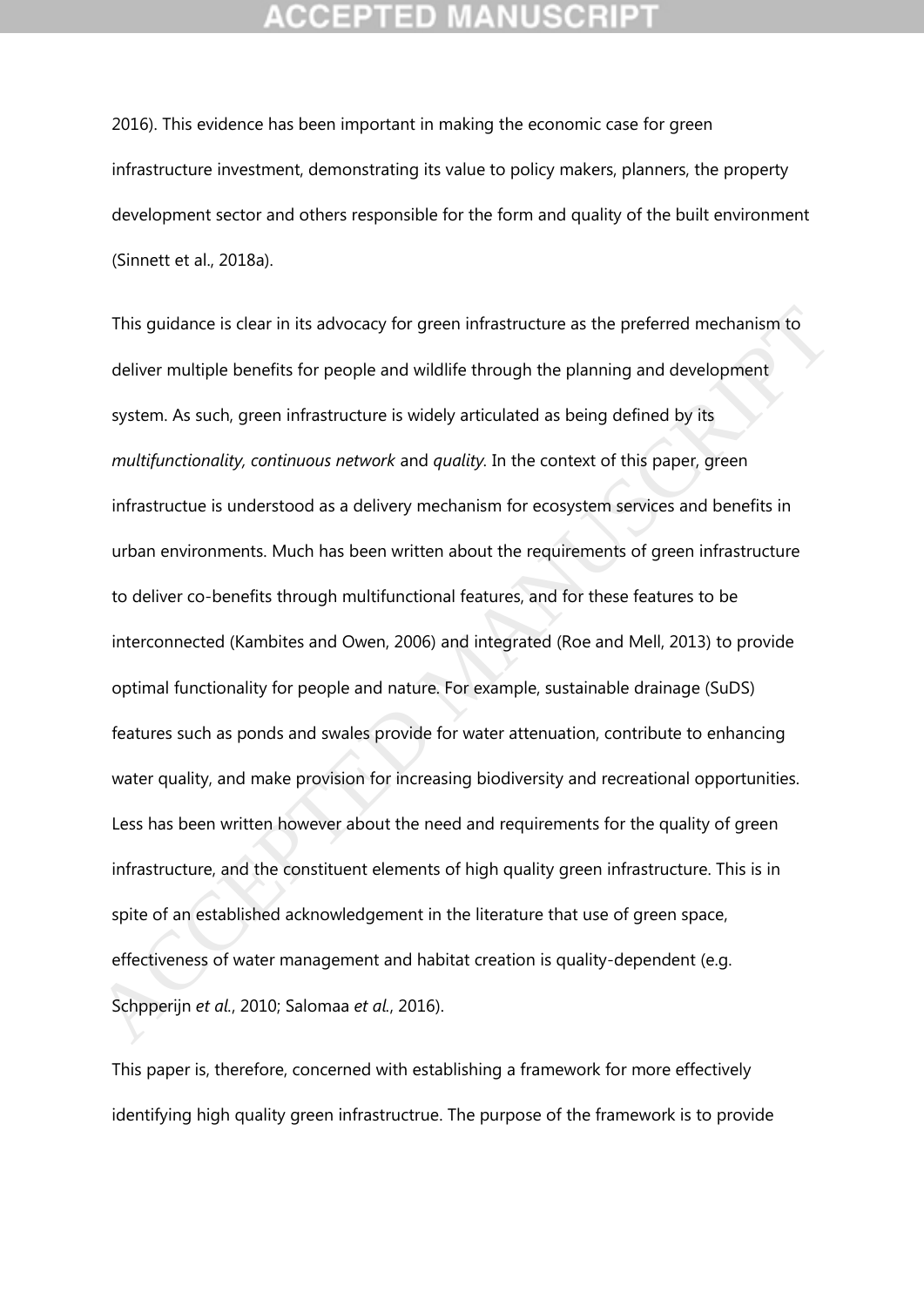clarity for those seeking to deliver green infrastructure in the built environment. Ultimately, the aim is a higher, more consistent quality of green infrastructure in our towns and cities.

### **Defining quality in green infrastructure planning and delivery**

Globally, green infrastructure literature and guidance recognise the need to define the characteristics of a green infrastructure planning approach (Bowen and Parry, 2015). O'Neil and Gallagher's (2014) principles to identify a 'good quality green network' are useful in this context, in particular their consideration of which aspects of the quality of the green network are most important to deliver a functional network. Although fourteen 'quality categories' (2014: 208) were identified, including, quantity of green infrastructure, ability to mitigate flood risk and provide cooling, and provision of management, the critical categories for determining quality were indicated as *proximity* to people*, biodiversity* and *linkage* between green infrastructure features. O'Neil and Gallagher (2014) frame *proximity* in terms of 'ease of access', the need for 'access close to people's homes', and green infrastructure 'within walking distance'; *biodiversity* as 'habitats being part of an ecological network' and features for people to 'experience nature'; and *linkage* as 'physical' and 'functional' connections and opportunities for a 'variety of experiences' within a 'network of spaces and routes' (2014: 209). These findings echo evidence across the academic and practitioner literature relating to the importance of *proximity* (e.g. Ward Thompson *et al.* 2012; Martensson *et al.*, 2012), *biodiversity* (e.g. Speak, Mizgajski and Borysiak, 2015; Woods *et al*., 2016) and *linkage* (e.g. Roe and Mell, 2013; Kambites and Owen, 2006) for the provision of green infrastructure functionality and quality. Characteristics of a green infrastructure planning approach (Bowen and Parry, 2015). ONeil<br>and Gallagher's (2014) principles to identify a 'good quality green network' are useful in this<br>context, in particular their consid

As such, the evidence identifies agreement then that these elements of proximity, biodiversity and linkage are critical to delivering high quality green infrastructure. However,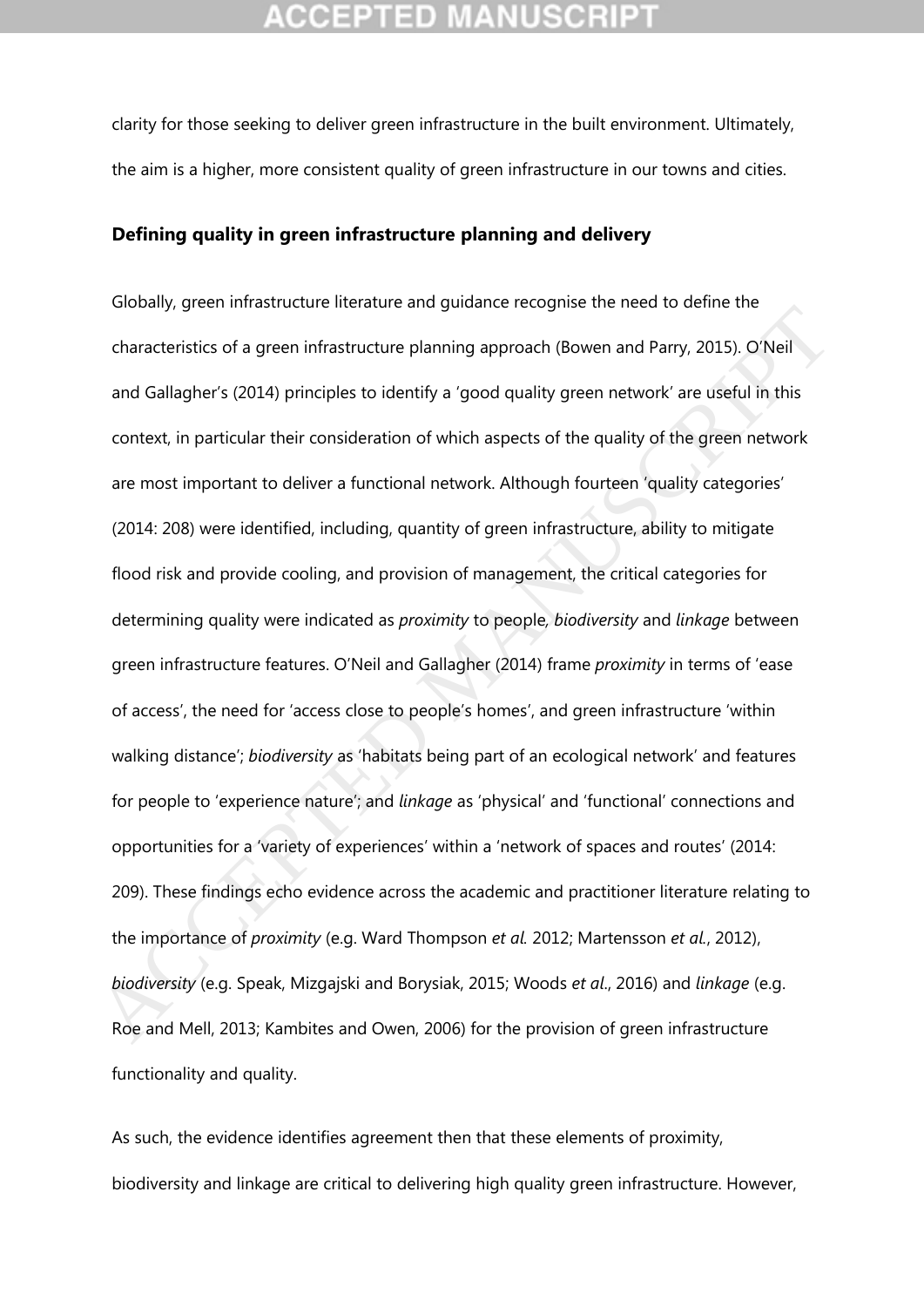this does not convey a complete picture as to *how* to deliver high quality green infrastructure. Roe and Mell (2013) go some distance to establish a number of *principles* that ought to underpin a green infrastructure planning approach as a distinct approach to design, implementation, and long-term management and maintenance of the natural environment to secure benefits for human and non-human actors. Significantly, Roe and Mell (2013) highlight the role played by policy making in the delivery of green infrastructure, in particular the nature of 'green infrastructure strategy development options' (2014: 655). This is useful for the wider consideration of the role of policy in the delivery of quality in green infrastructure.

## **The role of the green infrastructure strategy in influencing quality**

Many countries and cities globally now have strategic commitments to deliver high quality green infrastructure. For example, in the UK, this commitment is present in national planning policy, for example the English National Planning Policy Framework (2012) and Scottish Planning Policy (2014) prioritise green infrastructure as the preferred approach to delivering multifunctional benefits through supporting a functional natural environment. Similarly, the European Union have developed a strategy for green infrastructure, primarily as a means to ensure that the natural environment delivers a range of ecosystem services via policy areas including agriculture and forestry, land use, climate change adaptation and water management (EC, 2016), although European cities have often prioritised biodiversity and recreation outcomes in their policies (Davies and Lafortezza, 2017). However, although there are good examples of clear and evidence-based green infrastructure planning policy, there remains a lack of certainty amongst practitioners about how to deliver this green infrastructure (Albert and von Haaren, 2014; Sinnett *et al*, 2018a). to secure benefits of human and non-numan actors. Significatity, foe and wien (2013)<br>highlight the role played by policy making in the delivery of green infrastructure, in particular<br>the nature of 'green infrastructure str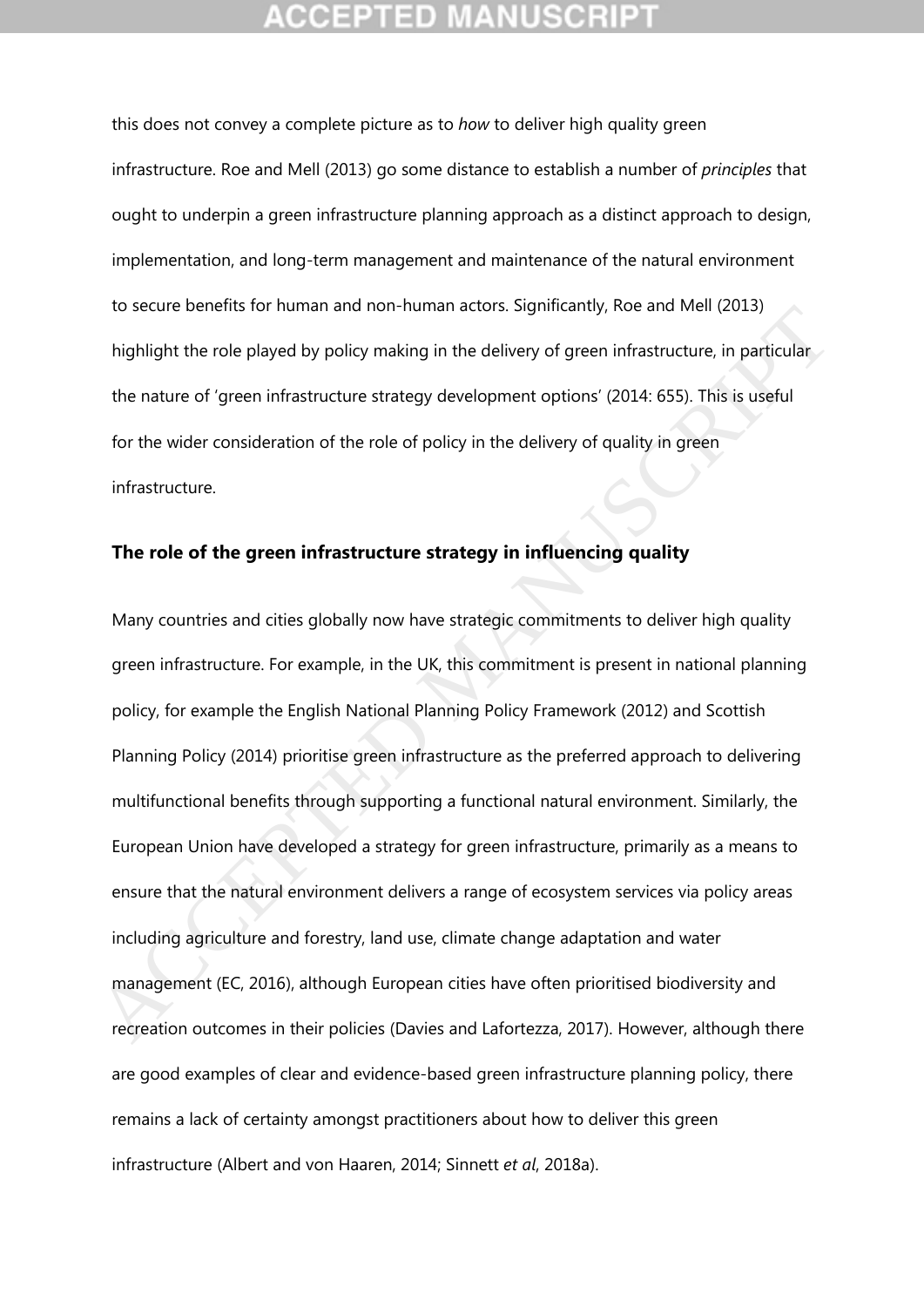And finally, the role of built environment professionals (e.g. landscape architects, engineers, ecologists, surveyors, and house builders) engaged in the design, implementation and maintenance of green infrastructure has a significant impact on the ways in which green infrastructure is brought forward through the planning and development system (i.e. skills, knowledge, risk aversion, land and property values, responding to consumer demand). Therefore, clarity on the characteristics of high quality green infrastructure could play a critical knowledge transfer role between academic understanding and professional practice. In fact, it may be argued that it is this operational stage of green infrastructure planning that presents the highest potential for securing quality and inversely the highest risk for failing to secure long-term services and benefits (Sinnett *et al.*, 2018b).

More recently, critique has focused on the implementation and post-construction stages of green infrastructure delivery. In particular long-term management and maintenance have been highlighted as presenting the greatest challenge for delivering sustainable and multifunctional landscapes (Jerome, Mell and Shaw, 2017; Jerome, 2016). The importance of sustaining green infrastructure functionality through maintenance appropriate to the scale, type and local context of an individual feature is given emphasis across the practitioner guidance (e.g. Science for Environment Policy, 2012; UK-GBC, 2015). knowedge, risk aversion, ianu and property values, responding to consumer demantay.<br>Therefore, clarity on the characteristics of high quality green infrastructure could play a<br>critical knowledge transfer role between acad

In light of this gap between policy and practice in green infrastructure planning this paper more effectively articulates the key characteristics of high quality green infrastructure. Ultimately this will support the delivery of *multifunctional* green infrastructure that satisfies the principles outlined in the literature, and meets *local need*, in order to deliver ecosystem services that support liveable, sustainable and healthy places (Albert and von Haaren, 2014; Sinnett *et al.*, 2018a).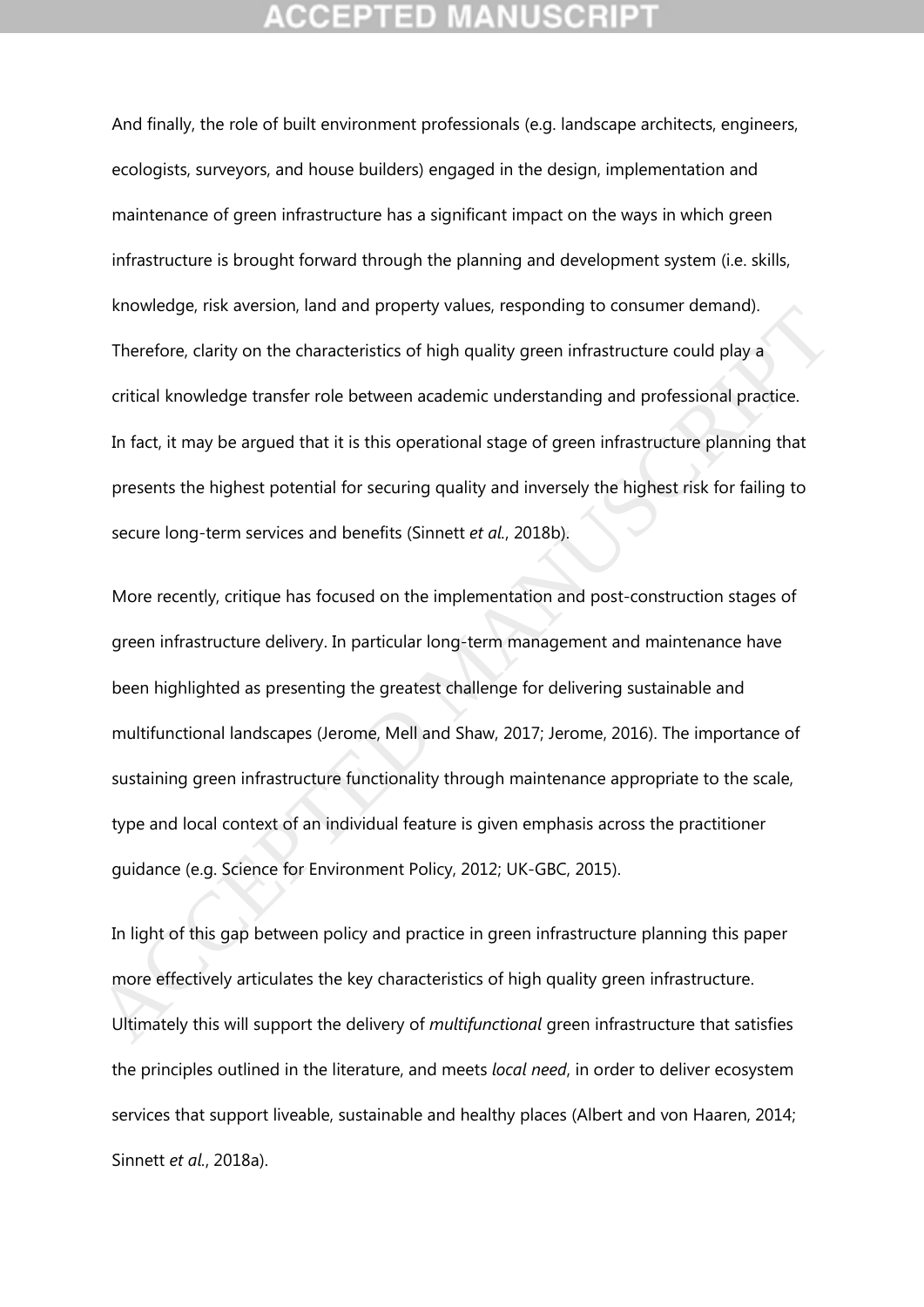Here we argue that to provide some clarity for those responsible for creating and interpreting planning policy, and developing planning proposals for new places, it is necessary to create a framework for high quality green infrastructure. The framework builds on existing green infrastructure principles such as those defined by O'Neil and Gallagher (2014) and Roe and Mell (2013), by creating a series of objective-led principles for high quality green infrastructure.

The focus of this paper is the development of this framework. It explains how the framework was devised, and outlines its usefulness, including a brief summary of the research method before presenting the framework itself. The purpose of this paper is to illustrate the thinking behind the framework and sets out how a more nuanced understanding what constitutes high quality green infrastructure.

### **Method**

The framework was developed through a review of current guidance and standards, academic literature, and national and local policies related to green infrastructure from across the UK. Although the policy review and stakeholder work is focussed on the UK, the literature and guidance used to develop the framework is international, and the framework has been developed for broad applicability to an international context. This was supplemented with a consultation exercise with key stakeholders from England and Scotland. Together these identified the key themes, or a framework, associated with securing high quality green infrastructure. The framework was developed in three stages (Figure 1) as follows. (2014) and Noe and Mell (2015), by teading a series of objective-eta pintiples for high<br>quality green infrastructure.<br>The focus of this paper is the development of this framework. It explains how the framework<br>was devised,

[Insert Figure 1 here]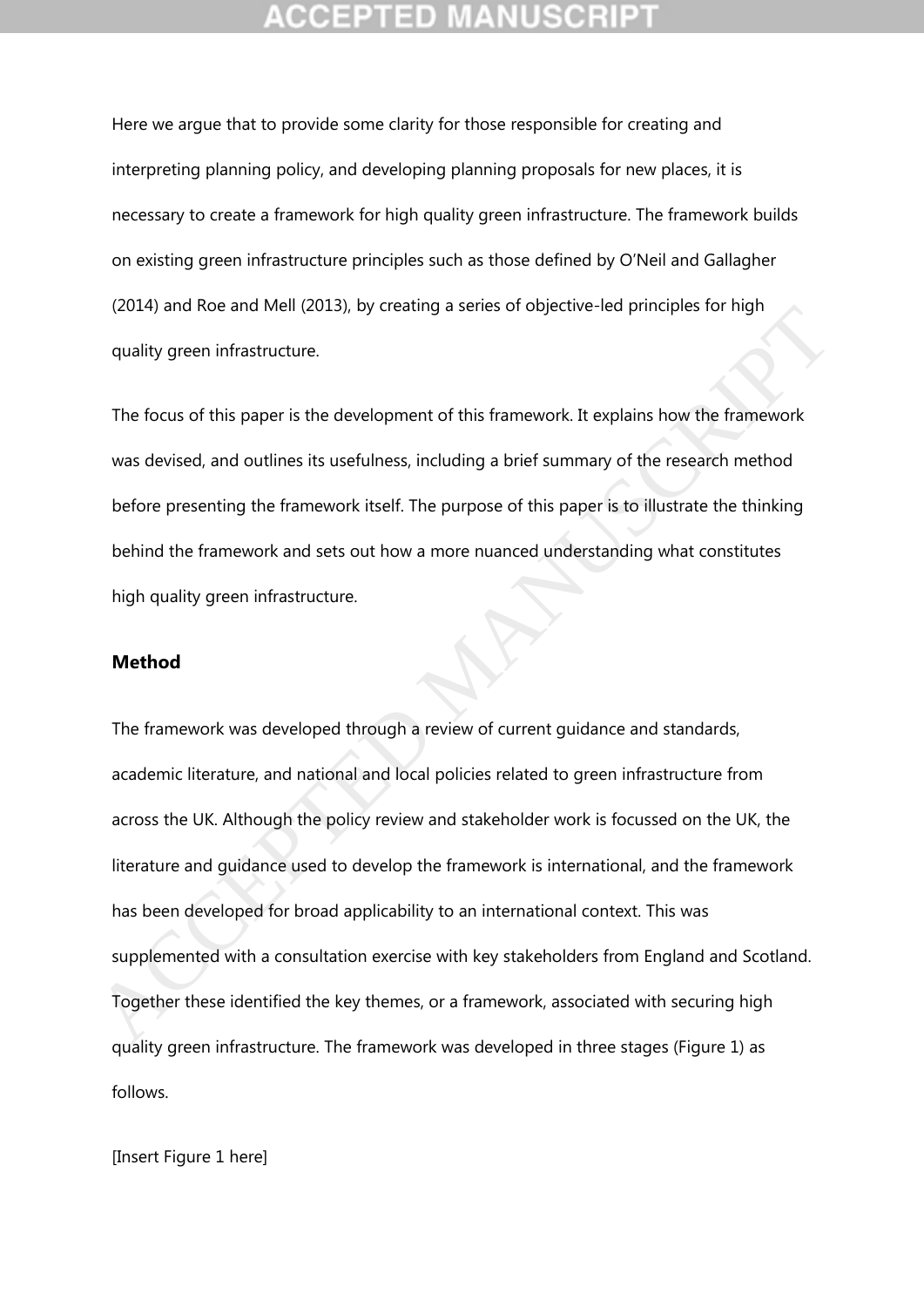The first stage consisted of stakeholder consultation through individual meetings and a series of six events (reported in Calvert *et al*., under review) with practitioners engaged in the planning and development process, including planners and policy makers; landowners, developers and volume housebuilders; ecologists and landscape architects. The events were hosted by the three professional bodies primarily responsible for green infrastructure planning and delivery in the UK (Royal Town Planning Institute, Royal Institute of Chartered Surveyors and Landscape Institute), two organisations influential in green infrastructure advocacy and delivery (Town and Country Planning Association, and Central Scotland Green Network Trust) and Public Health England. Each hosting organisation targeted delegates to represent their particular interests, or who had a specific expertise in green infrastructure from a policy or practitioner perspective. This early consultation revealed a number of critical challenges associated with better communicating priorities relating to the creation of new green infrastructure, as well as protecting and enhancing existing green infrastructure features to meet local need. The principal challenge for practitioners engaged in the longterm delivery of green infrastructure was a need to understand *what* are the expectations related to green infrastructure in the planning system. The categorisation of four distinct stages of development was therefore defined to frame the challenges associated with delivering high quality green infrastructure more effectively through planning: 1) policy and plan-making; 2) design and feasibility; 3) implementation and construction; and 4) long-term management and maintenance. nosed by the three plotessional bodies printianly responsible for green infrastructure<br>planning and delivery in the UK (Royal Town Planning Institute, Royal Institute of Chartered<br>Surveyors and Landscape Institute), two or

This stakeholder consultation also revealed the objectives for green infrastructure in terms of the expected outcomes (e.g. flood risk management, biodiversity gain). This was used to define the broad thematic areas of the framework (see below). It was decided that the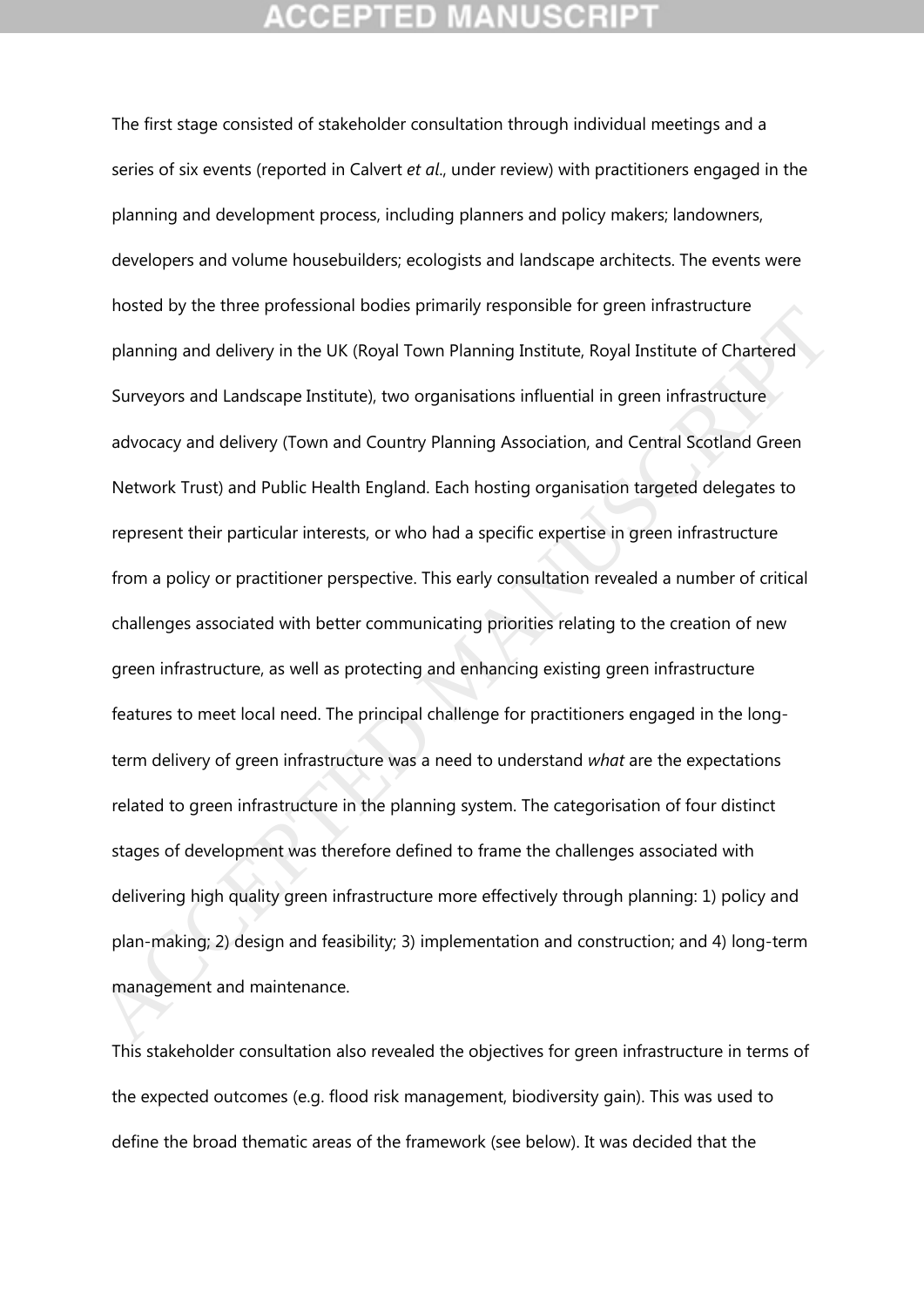framework would be objectives led, rather than 'prescribing the action needed to achieve those objectives' (Williams and Dair, 2007: 28) as this introduced an essential level of flexibility for the range of practitioners who may utilise the framework and the different contexts in which they are working.

The second stage consisted of a review of the current guidance relating to green infrastructure. This review included a consideration of empirical findings from academic research as to the constituent parts of a multifunctional green infrastructure network, and the critical factors affecting the successful delivery of green infrastructure. Key words and themes searched for in scientific papers and practitioner literature focused partly on the services and benefits provided by green infrastructure (e.g. green infrastructure biodiversity; green infrastructure flood), across different green infrastructure features (e.g. street trees temperature; green space access) and the stages of planning and development process (e.g. green infrastructure management; green infrastructure governance). Standard academic databases were interrogated including Science Direct, Sage, Scopus, Taylor and Francis, Google Scholar and Google. The Green Infrastructure Resource Library, managed by the Green Infrastructure Partnership was also searched for relevant grey literature, and the technical guidance of existing built environment assessment systems and other areas of design guidance were included. Additional sources were found from the references of the publications reviewed. This review resulted in a large number of standards and criteria that characterise high quality green infrastructure. These were then grouped thematically, initially around seven broad themes: *definition and overview* and *planning policy* which cover the underpinning characteristics for green infrastructure; and *nature conservation*, *health and*  The second stage consisted of a review of the current guidance relating to green<br>infrastructure. This review included a consideration of empirical findings from academic<br>research as to the constituent parts of a multifunct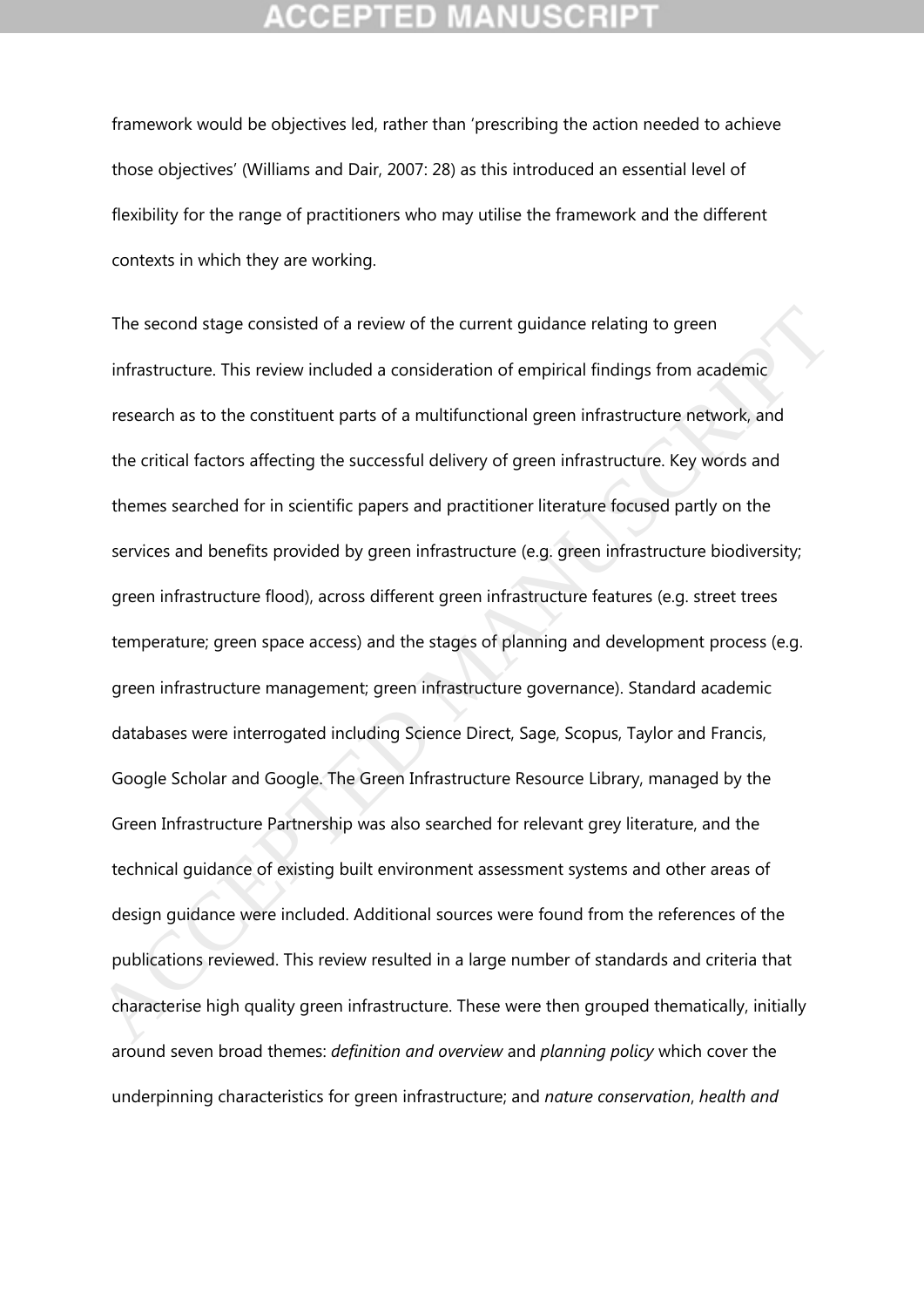*wellbeing, local economic impact*, *water management*, *environmental quality,* and, *climate and resilience*, which are focussed on the objectives for green infrastructure.

The third stage refined the framework and created a suite of principles for high quality green infrastructure. This stage was an in-depth and iterative process conducted collaboratively with the stakeholders based in Gloucestershire and the West of England. This area includes nine local authorities, and encompasses the cities of Bristol, Bath and Gloucester, the towns of Stroud and Tewkesbury as well as number of smaller towns and parishes. Gloucestershire and the West of England are experiencing a high demand for new housing and employment growth, with 17,022 homes planned for Gloucester, Tewkesbury and Cheltenham by 2031, and 105,500 homes planned for the West of England by 2036.

First, the seven themes were rationalised to reflect feedback from stakeholders who wanted a simple, flexible framework presented as a series of principles or standards as opposed to a large number of detailed or rigid criteria that may not be appropriate in every scenario. Essentially, three groups of criteria were formed. The first set was drawn from the evidence grouped in the first stage of analysis under *definition and overview*. The second set describes *thematic principles* that effectively summarises three key objectives for green infrastructure (*nature conservation, water management, health and wellbeing*). The third set of criteria informed the understanding of how each of these principles is approached by the delivery agents of green infrastructure at each stage of planning and development. Subsequently, this final set of criteria were combined with the first set to form the five *core principles* that articulate the fundamental qualities of high quality green infrastructure. Throughout this process, corroboration was undertaken through a series of consultation exercises with the stakeholders. This allowed an interrogation of any assumptions made within the literature with the stakeholders based in Gloucestershire and the West of England. This area includes<br>nine local authorities, and encompasses the cities of Bristol, Bath and Gloucester, the towns<br>of Stroud and Tewkesbury as well as n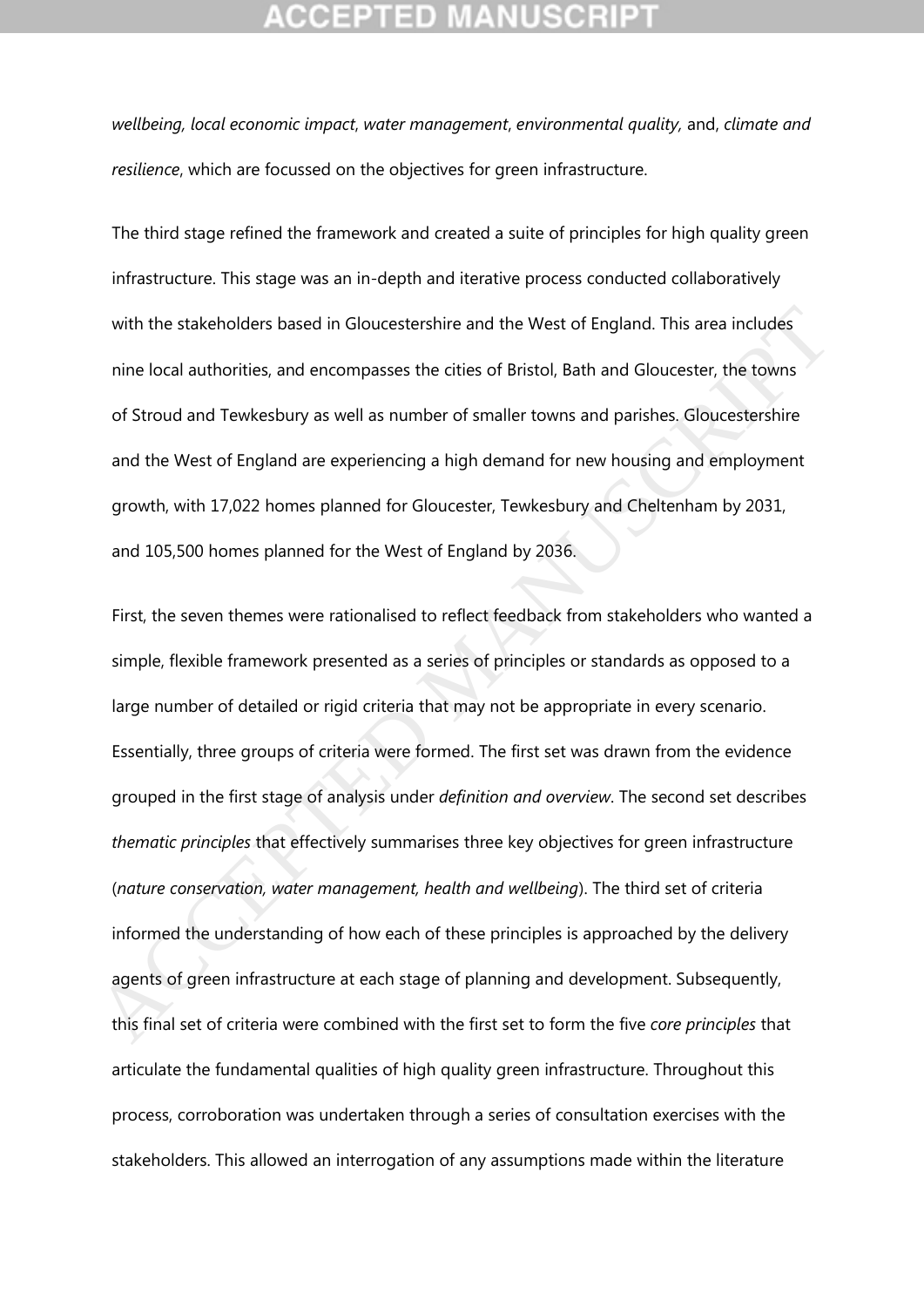about both practical and technical challenges associated with delivering high quality green infrastructure, whether perceived or actual, based on the experiences of those responsible for the planning, delivery and long-term management of green infrastructure.

### **A framework for high quality green infrastructure**

The framework itself provides 23 principles to aid those involved in the development of new places in achieving high quality green infrastructure. The objectives-led approach allowed for the creation of a discrete number of green infrastructure principles (see Table 1). For the framework to be effective, the principles are flexible enough to be applicable to different local contexts. This will ensure that the green infrastructure within any one development or strategic area expresses the most appropriate ecosystem services and benefits in response to the needs of the area, and existing landscape-scale features and networks. Table 1 sets out the 23 principles. These are grouped around four main areas of focus: core principles, principles to enhance health and wellbeing, principles for sustainable water management, and principles to enhance nature conservation. The table describes each principle and defines its purpose. In addition, examples are provided as to how each principle could be delivered within the context of planning and development of green infrastructure. The framework itself provides 23 principles to aid those involved in the development of new<br>places in achieving high quality green infrastructure. The objectives-led approach allowed for<br>the creation of a discrete number o

[Note to editor: Insert Table 1 here.]

The next sections will detail the focus of each principle and explain its purpose in contributing to consistently, and flexibly, delivering high quality green infrastructure. The framework includes two levels across the thematic principles. Whilst it was acknowledged that the 23 principles all represent high quality green infrastructure a distinction was drawn between those that are *essential* and those that are *desirable*. Essential principles have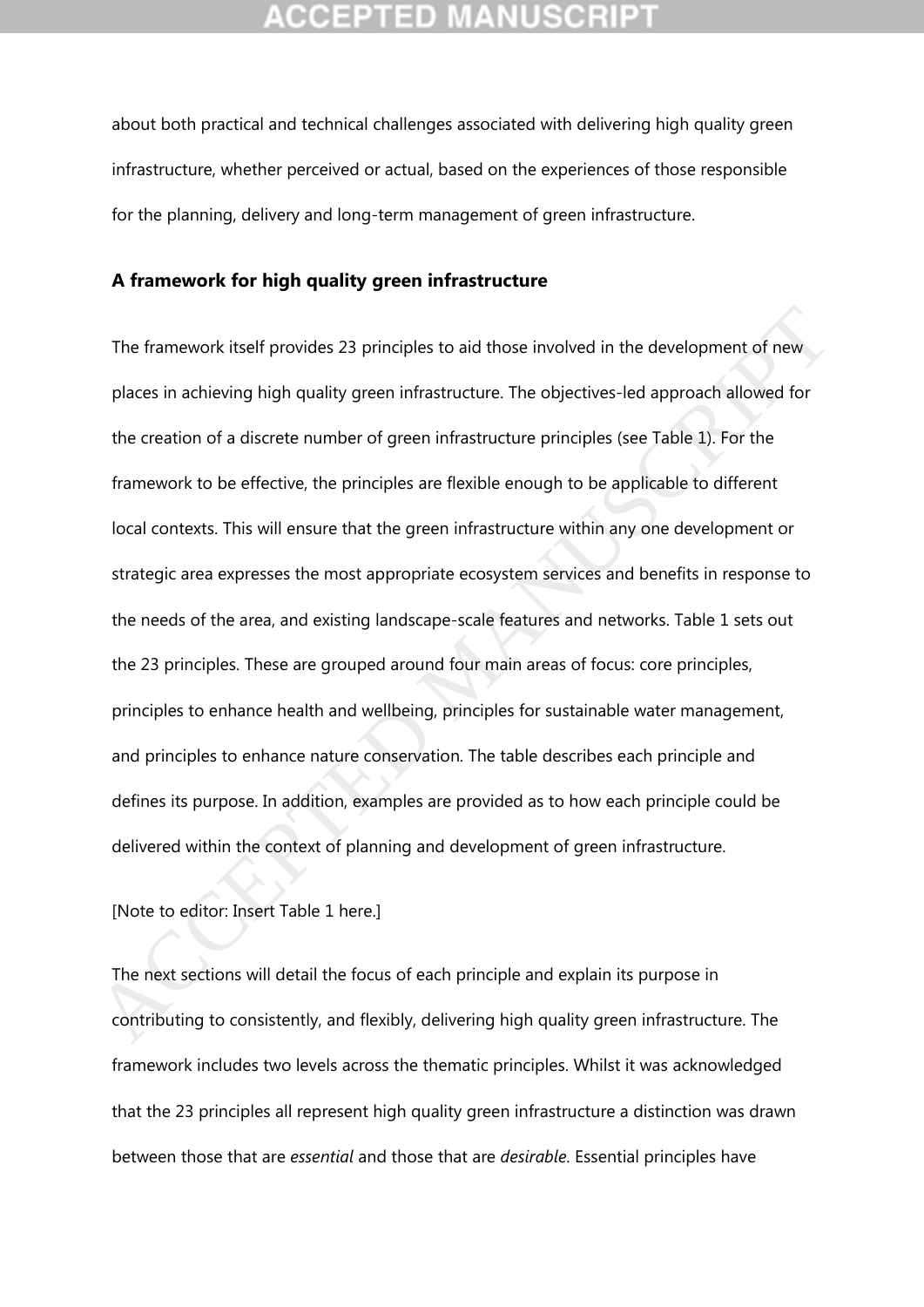therefore been translated into a set of core principles, and the first level across each of the thematic principles. In contrast, desirable principles describe those that indicate an exemplary quality of green infrastructure, and although examples from each can be found across the policy, practice and academic literature, a consensus across the stakeholder consultees was that these were negotiable and were more dependent on the wider priorities, contexts and constraints of a given development. It is important to understand that the desirable principles are set for UK practice and it may be the case that other countries, with a more advanced understanding of how to implement green infrastructure, interpret the desirable principles as essential. It is critical to understand that the aim of the framework is to raise the quality of the green infrastructure, and as such the framework can be adapted to take into account differentiations in the 'baseline' quality or expectations of green infrastructure in different countries. We now turn to a summary of the principles themselves (Table 1). Consulters was trad these were negotiable and were more dependent on the where profites,<br>contexts and constraints of a given development. It is important to understand that the<br>desirable principles are set for UK practice

## **Core principles underpinning high quality green infrastructure**

The core principles are *essential* components in the planning and delivery of green infrastructure. They encompass characteristics highlighted in the literature as defining qualities of green infrastructure, namely *multifunctional* features organised in a *connected network* to ensure that individual features optimise benefits for urban populations and the surrounding countryside (e.g. Sinnett *et al*., 2018a). The core principles also seek to overcome a number of challenges that are highlighted across the literature and in the stakeholder consultation as key to securing the benefits of green infrastructure. For example, it is *essential* that green infrastructure reflects and enhances the character of the local environment, so that it positively contributes to local identity, landscape character and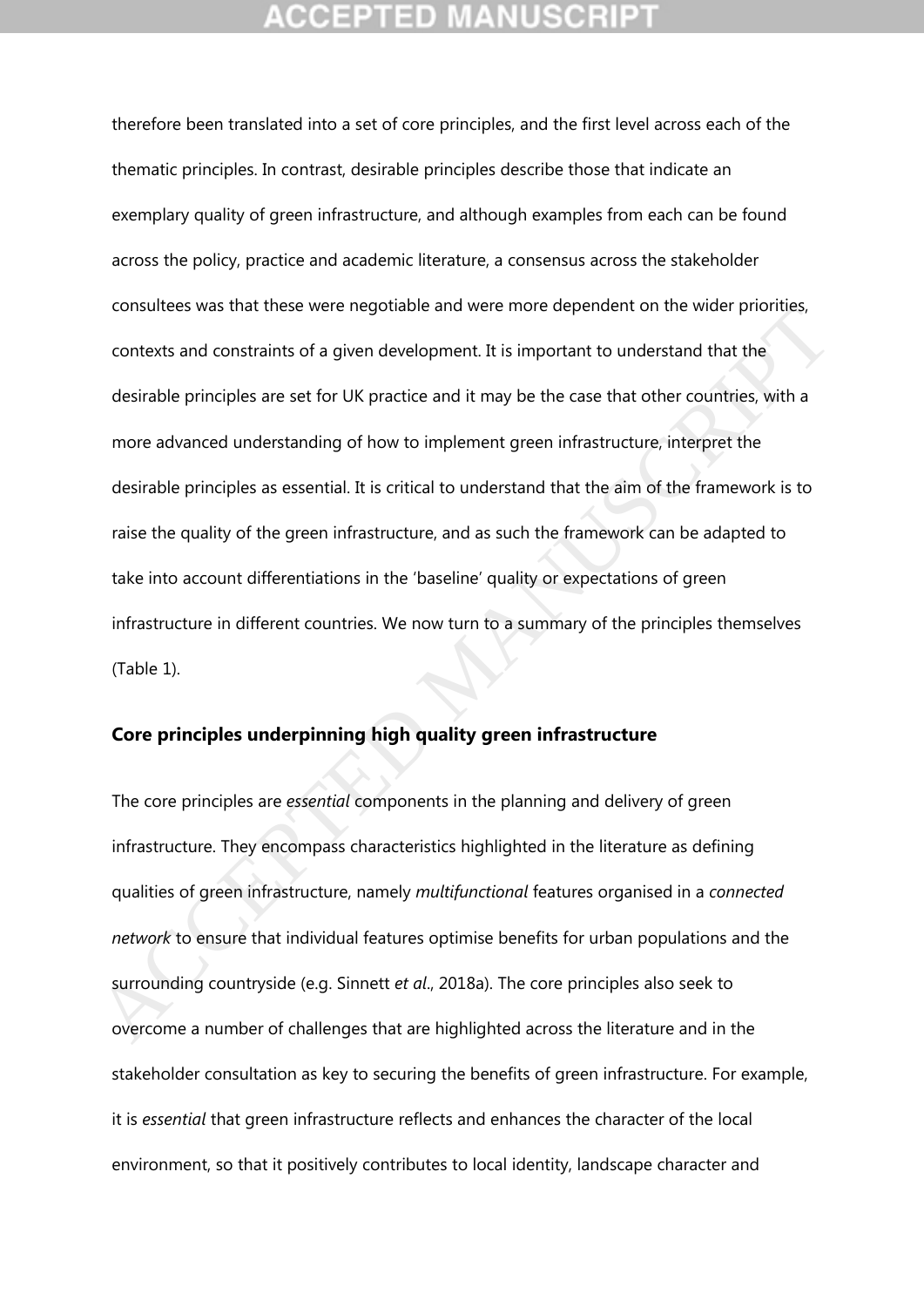vernacular, and a sense of place (Williams and Dair, 2007). It is also *essential* that the type, quality and ecosystem services provided by individual green infrastructure features responds to the local context in terms of policy priorities and needs, including those relating to the physical environment and society (e.g. Perth and Kinross Council, 2014; Blakely and Leigh, 2017). Ensuring that green infrastructure is resilient to climate change and enhances environmental quality, including mitigating the impacts of the urban heat island (Zölch et al., 2016) and poor air quality (Jeanjean et al., 2016), and therefore responds to the strategic context of local environmental and societal pressures, is a core principle. This is recognised as a critical factor to ensure the delivery of ecosystem services are sustainable in the long term (e.g. TDAG, 2014). And finally, in reflection of the practitioner-focused literature and stakeholder consultation relating to the perpetual frustration for delivery agents, there is a principle that ensures that provision is made for the long-term management and maintenance of green infrastructure features (e.g. UK-GBC, 2015; BRE, 2012). These five core principles cover the underpinning definition and planning approaches to high quality green infrastructure. We now turn to the thematic principles, organised as those focussed on enhancing health and wellbeing, sustainable water management and nature conservation. 2017). Ensuring triat green imitastucture is resinent to diffrae transperint entrinces<br>environmental quality, including mitigating the impacts of the urban heat island (Z8lch et al.,<br>2016) and poor air quality (Jeanjean et

### **Principles to enhance health and wellbeing**

There is now strong evidence that green infrastructure can influence health and wellbeing outcomes (WHO, 2017). This set of principles sets out the characteristic of green infrastructure that enhances positive health and wellbeing outcomes, in line with the World Health Organization's definition of health as 'a state of complete physical, mental and social well-being and not merely the absence of disease or infirmity' (WHO, 1946). Clearly, many other characteristics of the built environment are also related to health and wellbeing and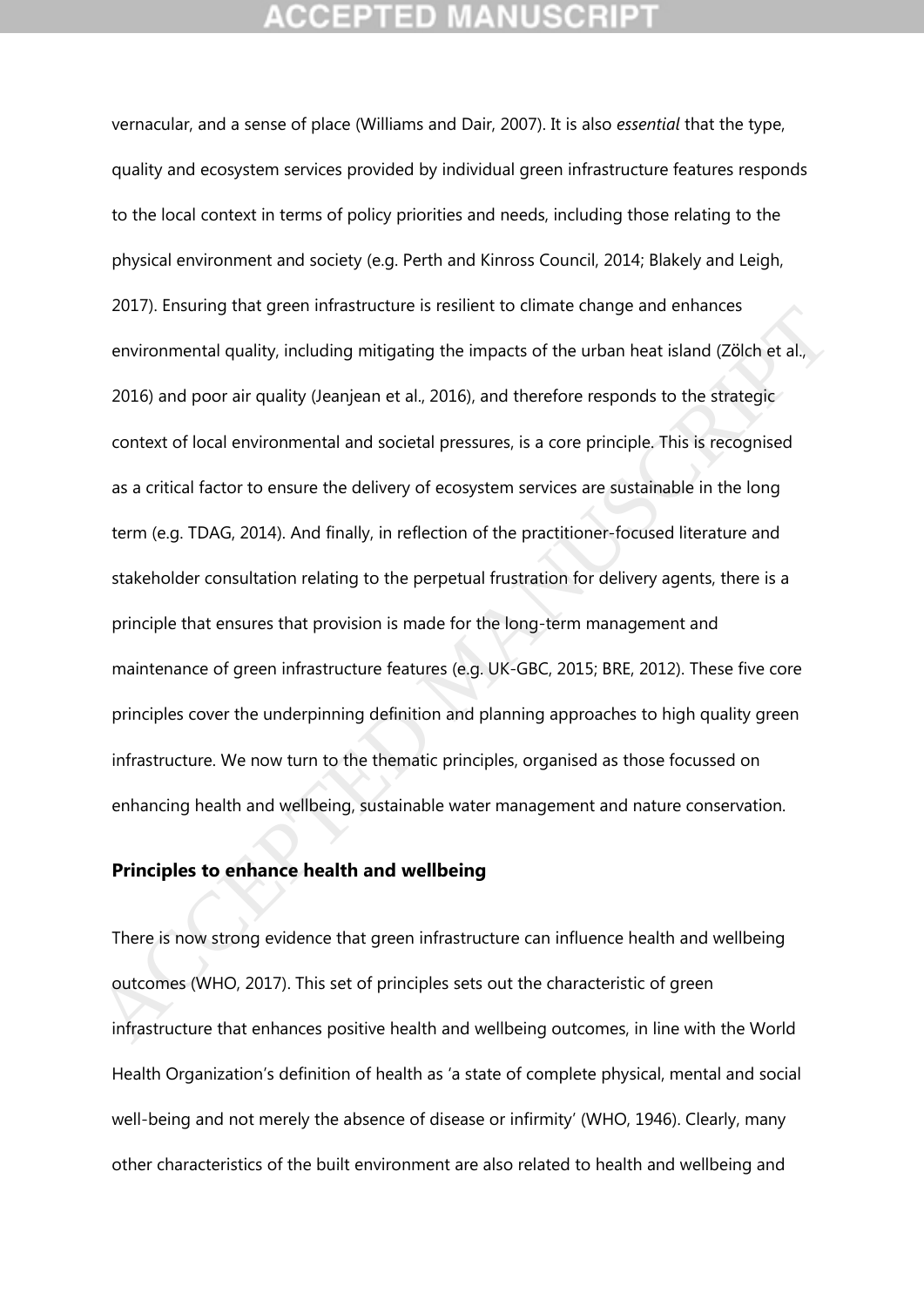these principles seek to ensure that the contribution of green infrastructure is maximised as opposed to implying importance in comparison to other endeavours (e.g. to provide safe and secure housing). The presence of health and wellbeing in the framework reflects the growing evidence related to the physical and mental health benefits of access to green infrastructure, and the prioritisation of these benefits across a number of countries (e.g. TCPA, 2017; Frumkin *et al*., 2017; van den Berg et al., 2016; Hunter et al., 2015).

The *essential* principles within the health and wellbeing theme reflect the findings across the literature and stakeholder consultation that ensuring high quality green infrastructure features are accessible for all and situated close to where people live can enhance use and enjoyment (e.g. Sinnett *et al*., 2015; CIWEM, 2010; Hunter *et al*., 2015). The first principle, associated with *proximity* of green infrastructure to where people live and spend their time, was therefore highlighted as an *essential* principle for ensuring health and wellbeing outcomes of green infrastructure for all users (Ward Thompson *et al*., 2012; 2010; RICS, 2011). The second *essential* principle focusing on access encompasses nuances highlighted within the literature, for example, in how design of green infrastructure can facilitate use a by different groups including vulnerable and excluded groups (CABE Space, 2010; Schipperijn *et al.*, 2010; Ward Thompson *et al.*, 2014). This principle ensures that all people are encouraged to use and enjoy green infrastructure, regardless of, for example, the demographic needs of existing or future communities (e.g. gender, age, ethnic group, socio-economic group, and ability) (Gidlow, Ellis and Bostock, 2012: 354). This particularly recognises that values and perceptions have an important role in determining individual and societal wellbeing, and quality of life and that this can change over time, and between different population groups (Pacione, 2003; Armitage et al., 2012), thus there is a need to provide green infrastructure Innastructure, and the priorinsation of these benefits actoss a number of countries (e.g.<br>TCPA, 2017; Frumkin et al., 2017; van den Berg et al., 2016; Hunter et al., 2015).<br>The essential principles within the health and w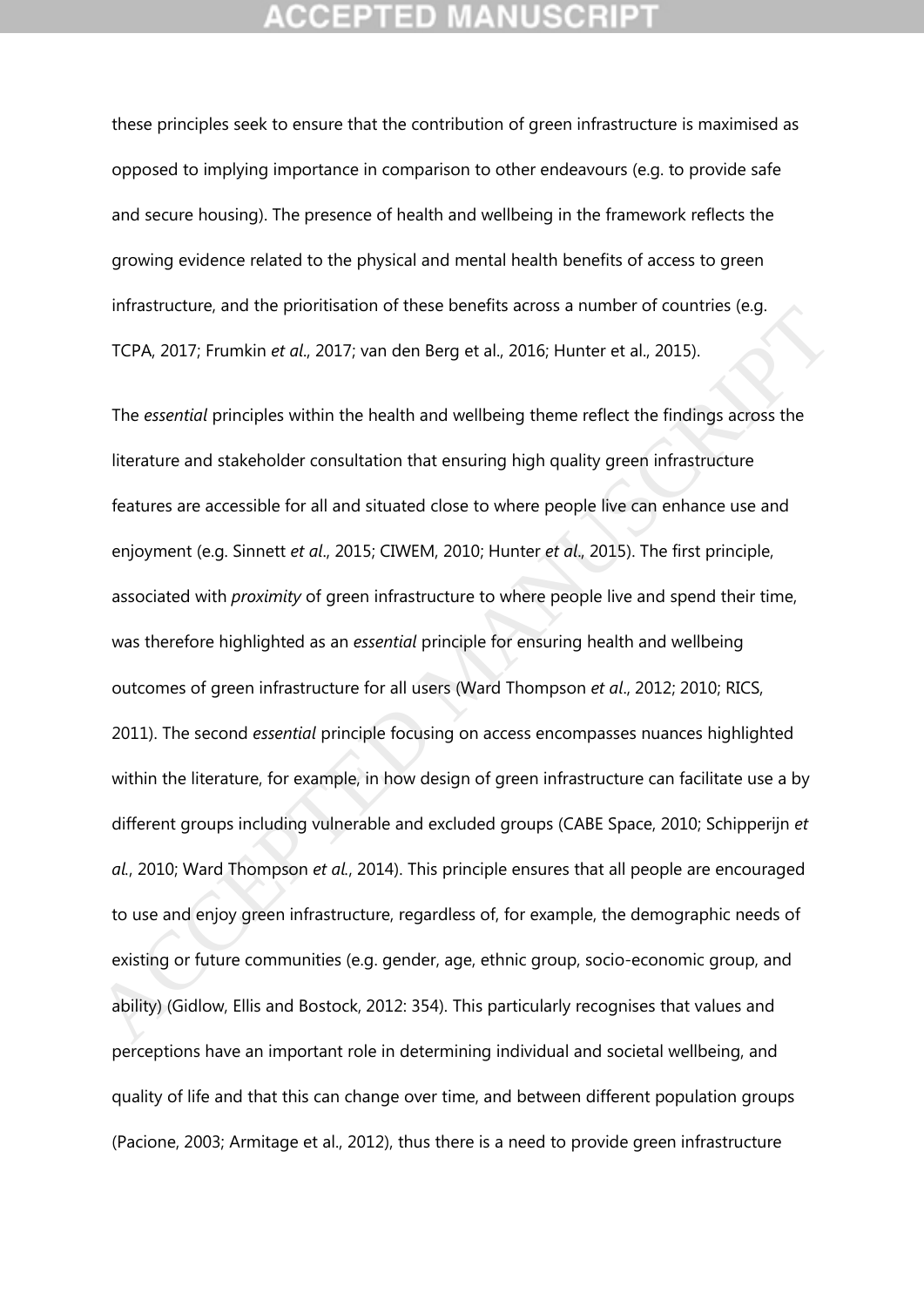that meets the needs and expectations of the existing or intended community. The final *essential* health and wellbeing principle ensures green infrastructure contributes to place making, which requires that green infrastructure features are designed to be accessible at all times of year to encourage optimal use, for example by employing hard features (e.g. seating, shelter, cycle parking) and soft features (e.g. vegetation, wildlife areas). This principle has been created to reflect the findings in the literature related to the link between usability, enjoyment and quality in green infrastructure features (Gidlow, Ellis and Bostock, 2012) and builds on the core principle relating to environmental quality. This aims to ensure optimal use at all times of year, green infrastructure features need to be usable in varying climate conditions and temperatures, which is particularly important in urban areas where parks and greenspaces should include areas that provide shade and cooling in periods of extreme heat. This principle also captures the feedback from stakeholders that the quality of green infrastructure is nuanced, for example, being dependent on the capacity of green infrastructure features to adapt to changing conditions, and to be integral to the built environment to optimise opportunities for regular engagement. beauting, sitencet, cycle parkingy and solic leadines (e.g. vegetation), which e aleas). This principle<br>has been created to reflect the findings in the literature related to the link between usability,<br>enjoyment and qualit

The *desirable* principles build on these three *essential* principles and aim to further maximise positive health and well-being outcomes. Although they are all recognised as important in the planning and delivery of high quality green infrastructure they are areas for which the evidence is emergent or are dependent on policy detail that is context-specific. The principle that describes how green infrastructure can support the reduction and/or prevention of health inequalities (Bragg and Atkins, 2016; Coutts, 2016) was defined by stakeholders as *desirable* as the link between health inequalities and green infrastructure is not always reflected in local policy. The second *desirable* principle requires green infrastructure to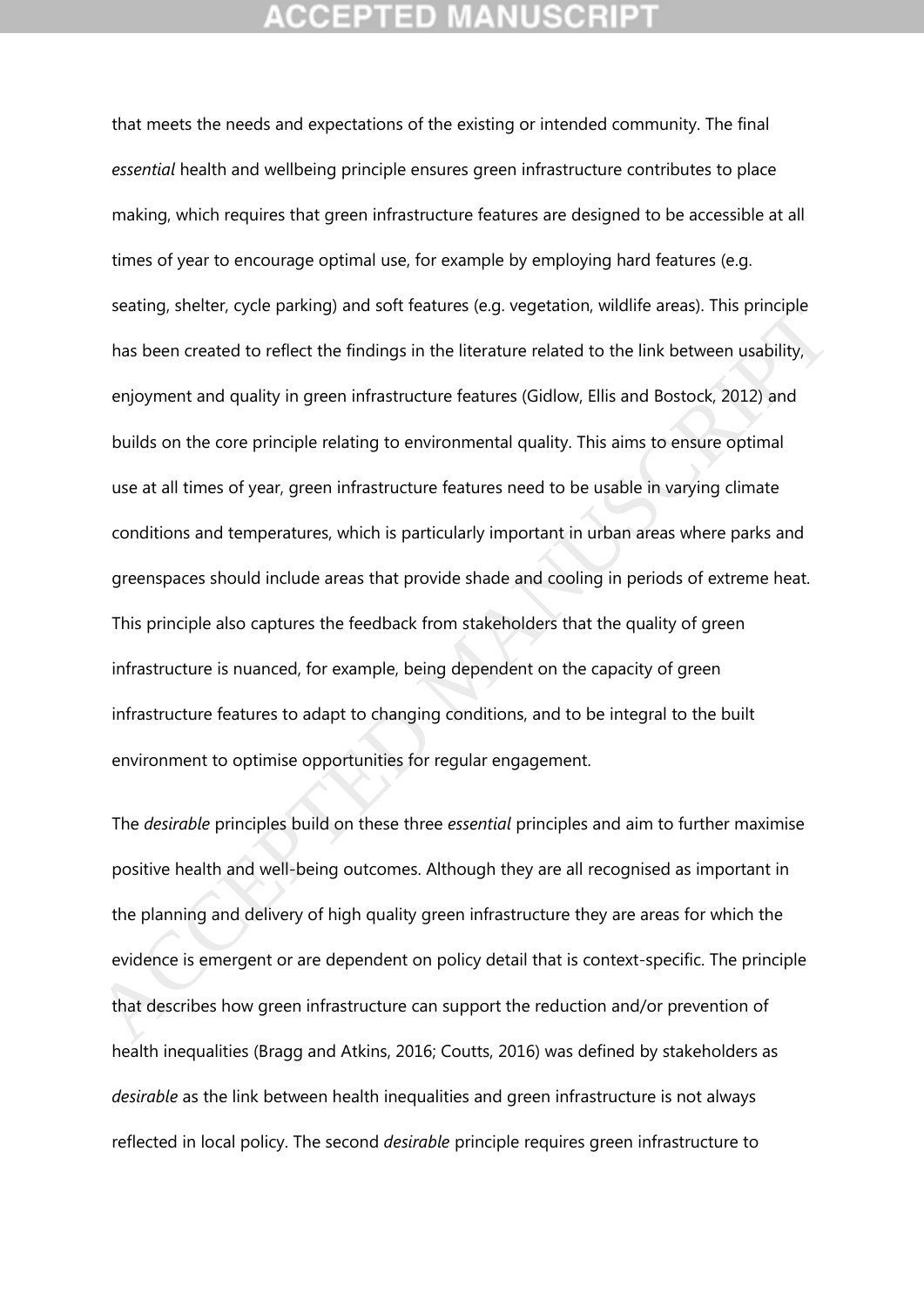promote socially sustainable communities and community cohesion reflecting the capacity of green infrastructure provision to improve community wellbeing and increase the likelihood of social sustainability (Ward-Thompson *et al*., 2012). The final *desirable* principle ensures that green infrastructure is integral to the distinctiveness of place, drawing on evidence that the natural environment can contribute to a sense of place, and support feelings of pride and community identity (The Natural Environment White Paper, 2010; Keller and Stirling, 2011).

### **Principles for sustainable water management**

It is widely recognised across policy and practice guidance that the delivery of green infrastructure in the built environment is critical to sustainable water management. Green infrastructure can reduce surface water runoff, improve water quality, and contribute to flood resilience by reducing the economic, social and environmental costs of flooding (e.g. CIRIA, 2015). However, sustainable water management requires more than simply increasing the quantum of green infrastructure (Ellis, 2013). The design and integration of Sustainable Drainage Systems (SuDS), and their constituent components (e.g. swales, infiltration strips, detention and retention ponds) into a wider green infrastructure network is essential to optimise the role of green infrastructure in surface water management. The importance of *water quantity, water quality,* and delivering enhancements for *amenity and biodiversity*, are emphasised across the academic and practice literature, as well as by our stakeholder engagement. Thus, these form *essential* principles in the delivery of sustainable water management in the framework. The principle relating to *water quantity*, which describes the assessment and management of flood risk (e.g. OECD, 2016; Offermans, Haasnoot and Valkering, 2011), ensures that green infrastructure is integral to sustainable drainage to control the quantity of surface water runoff and the management of flood risk. The principle the fractual entwidelinent can contunuble to a sense of piace, and support reemings of pinds and<br>community identity (The Natural Environment White Paper, 2010; Keller and Stirling, 2011).<br>**Principles for sustainable water**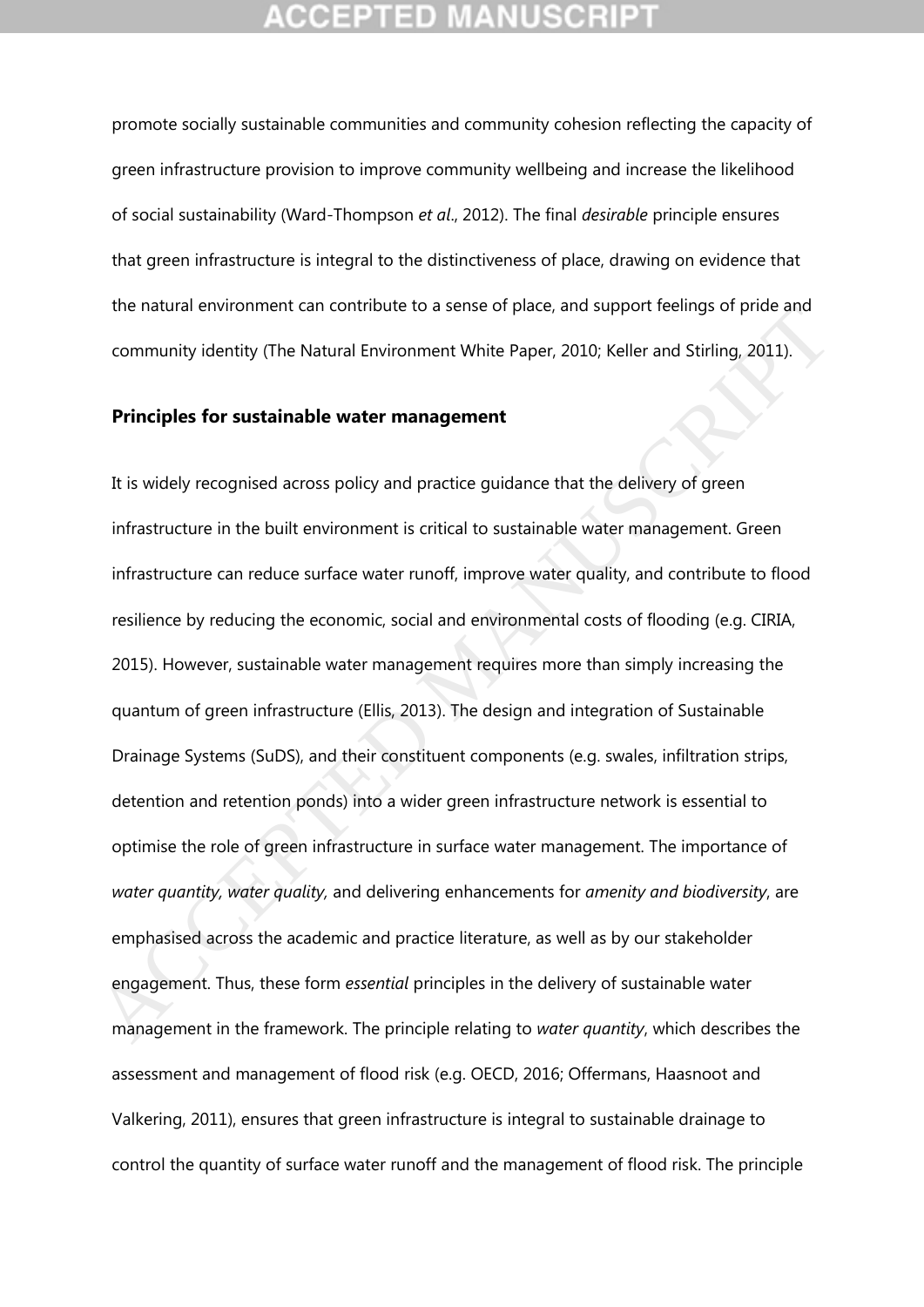relating to *water quality,* which describes the prevention and management of water pollution (e.g. BRE, 2014; EPA, 2009), ensures green infrastructure has been used to improve water quality within the boundary of the scheme, to deliver a controlled flow of clean water into the ground and downstream.

A strategic approach to sustainable urban water management has been a principle focus for sustainable development for the past two decades. For example, in considering the opportunity for SuDS to contribute to wider objectives for society and nature conservation (e.g. Haasnoot *et al*., 2012; Frey *et al.*, 2015). Arguably, it is this additional factor of delivering co-benefits for amenity and biodiversity through a SuDS approach which differentiates sustainable water management, with integral green infrastructure features, from a highly engineered approach; which may just as effectively ensure management of water quantity and water quality. Therefore, the framework includes an *essential* principle relating to the role of water management in provision for *amenity and biodiversity enhancements*. This principle ensures SuDS are also used to create and sustain better places for people and nature through the provision of integral green infrastructure features that contribute additional habitat, linkages and high quality recreational space. A strategic approach to sustainable urban water management has been a principle focus for<br>sustainable development for the past two decades. For example, in considering the<br>opportunity for SuDS to contribute to wider objec

The *desirable* principles for the delivery of sustainable water management are representative of high quality green infrastructure but are contingent on local context. First, in the UK the local policy context relating to water management may require a development scheme to show that any negative impact on water quality and water quantity can be mitigated through a SuDS or natural flood management approach. Therefore, where appropriate a development scheme should use green infrastructure to improve water quality off site and downstream of its location. In this regard, the design of SuDS should also demonstrate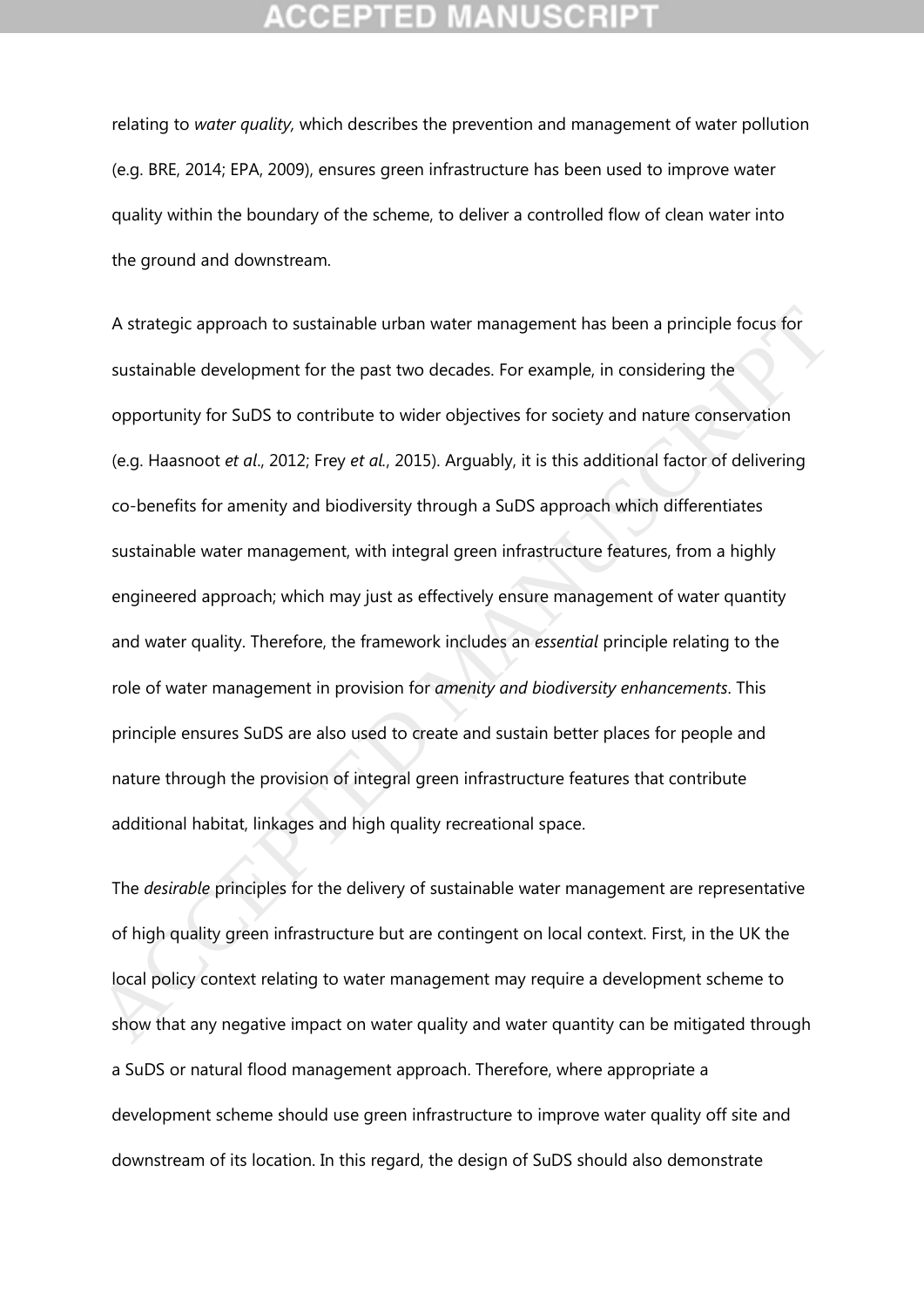innovation to move beyond the statutory minimum with regards management of water quantity and quality. Finally, the *desirable* principles recognises that an exemplary scheme may utilise green infrastructure related to water management to enhance local distinctiveness and the overall design (e.g. blue roofs for water storage and biodiversity benefit; swales within a natural play area which accommodate water storage in less frequent but heavy downpours) (e.g. CIRIA, 2015).

### **Principles to enhance nature conservation**

Green infrastructure is the primary mechanism through which nature is protected and enhanced in cities (Sinnett, 2015). There is consensus across the literature and guidance that green infrastructure can contribute to the protection and enhancement of biodiversity to make existing habitats and populations of species more viable (e.g. Feinberg *et al.*, 2015; Kowarik, 2011). The other services, provided by green infrastructure are at least in part dependent on well-functioning ecosystems, and cities are now seen as critical in protecting and reconnecting habitats (e.g. Hayhow *et al*., 2016; Lawton, 2010). In addition, contact with nature is seen as important in environmental education, for example, through developing an understanding of environmental processes (Breuste and Artmann, 2014). The focus on ecological enhancement and improving linkages between habitats, both spatially and in terms of focus on local priority species, is repeated across the literature (e.g. Berthon *et al.*, 2015; Madre *et al*., 2015) and is highlighted by stakeholders as an important objective of green infrastructure. Therefore, the framework identifies three *essential* principles for nature conservation. First, green infrastructure should deliver long-term ecological enhancement in line with local priorities (e.g. biodiversity targets) to ensure that the built environment positively contributes to reversing the long-term decline in biodiversity. Second, the Detection, swates within a hatural play alea with accommodate water storage in less requent<br>but heavy downpours) (e.g. CIRIA, 2015).<br>**Principles to enhance nature conservation**<br>Green infrastructure is the primary mechanism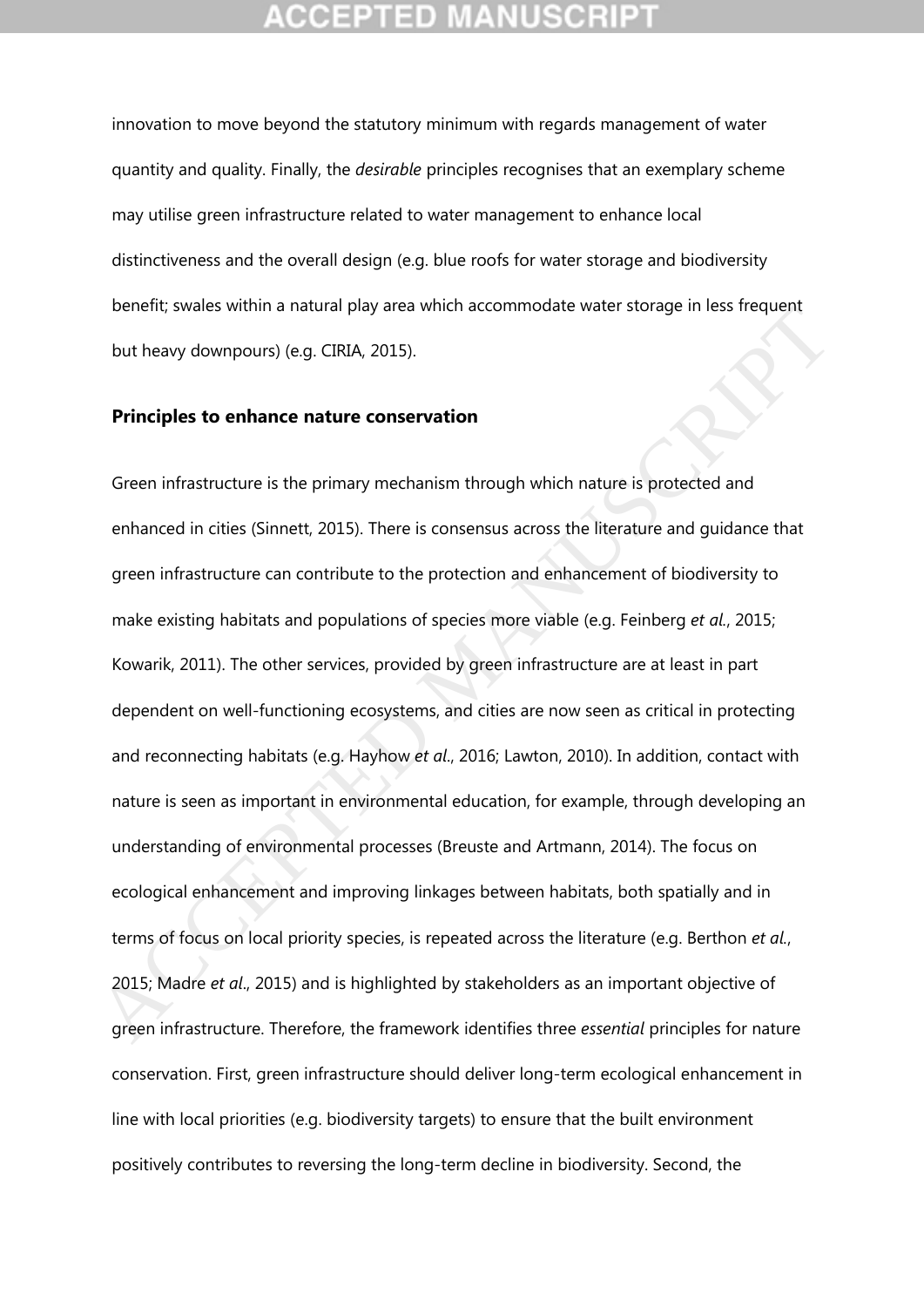framework highlights the *essential* role of green infrastructure in creating, restoring and enhancing habitats and linkages between them. This is to reflect the importance of connectivity for habitat and species viability, for example through the provision of green infrastructure features, such as wildlife corridors, which can assist with the mobility of key species (e.g. bats) across the built environment. Finally, a third *essential* principle sets the expectation that green infrastructure is supportive of populations of key species, for example, by creating and restoring optimal conditions to satisfy the requirements of species identified in local biodiversity targets.

Additional principles that reflect current understanding and good practice (Table 1) were identified as *desirable* within the framework to reflect their dependence on the local context and constraints in some development schemes. The first *desirable* principle recognises that green infrastructure that is integral to the built environment can ensure that space is provided for wildlife to flourish within the footprint of the built environment and individual buildings. For example, recognising that integral green infrastructure features, such as bird bricks and bat boxes for roosting, can be designed to support target species (Madre *et al.*, 2015; Andersson and Colding, 2014). The second *desirable* principle promotes the opportunity for green infrastructure to contribute to landscape-scale ecological enhancement, building on the *essential* principle relating to connectivity and linkages. This could include, for example, overcoming fragmentation of an environmental corridor through creation of new or enhancement of existing green infrastructure features. As such, the framework recognises that green infrastructure has a role in restoring and sustaining wider ecological networks. Finally, the third *desirable* principle relates to the role green infrastructure can have in securing biodiversity enhancement in all phases of species (e.g. bats) attioss the built environment. Finally, a timit essential principle sets ine<br>expectation that green infrastructure is supportive of populations of key species, for<br>example, by creating and restoring opt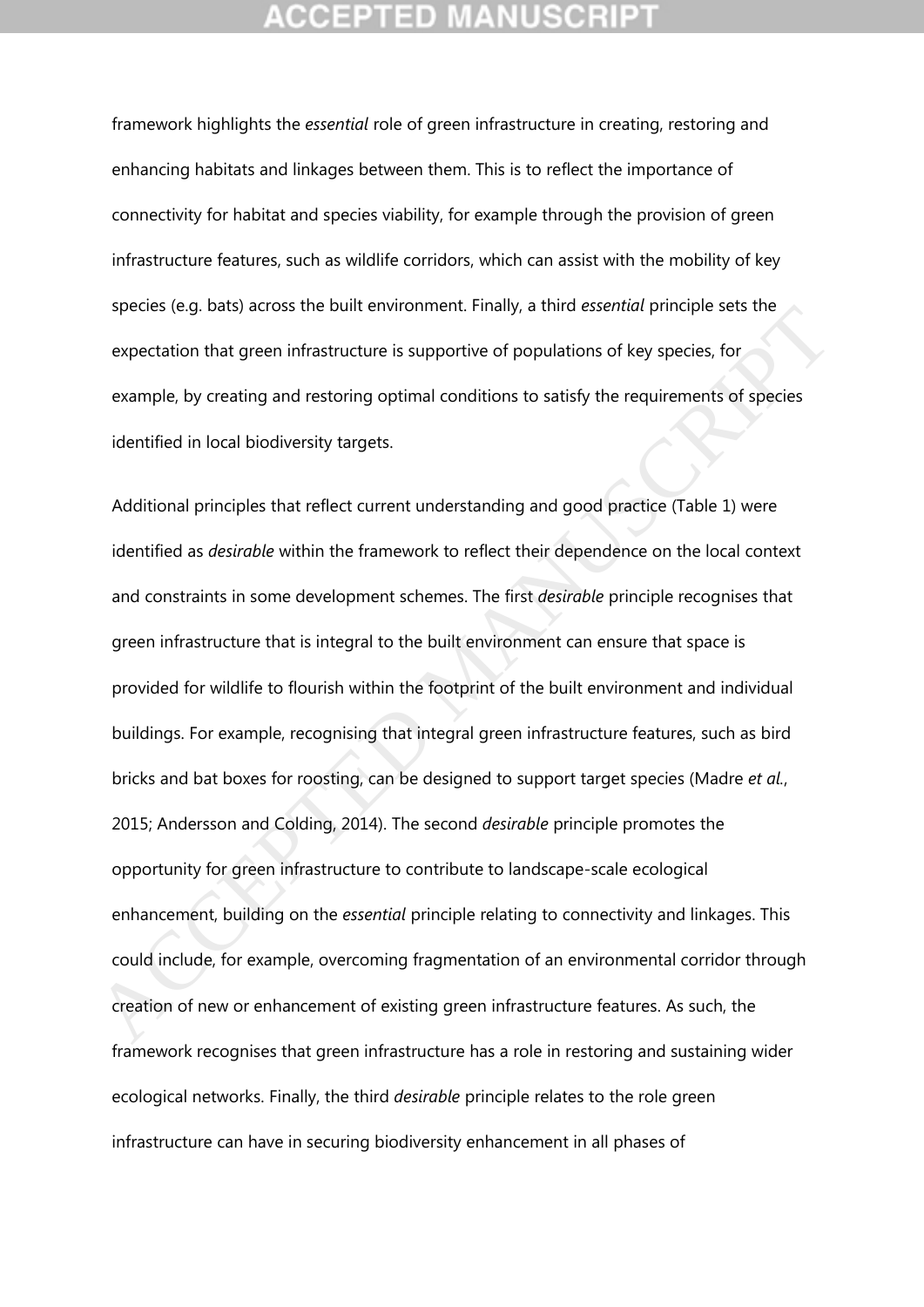# **CEPTED**

implementation, including planning, construction and in use. This principle, although supported by practice guidance (e.g. BS 42020:2013 – Biodiversity Code of practice for planning and development) and recognised as the 'ideal' scenario by stakeholders, is challenging to deliver often due to constraints in the development process. There are a number of mechanisms to ensure existing and new green infrastructure features are successfully protected through delivery, construction and when in use (e.g. Ecological Clerk of Works), although green infrastructure can be perceived as an ambiguous concept in spite of policy expectations and good practice guidance (Salomaa *et al.,* 2016). Funding of the construction and when in use (e.g. Ecological Clerk<br>successfully protected through delivery, construction and when in use (e.g. Ecological Clerk<br>of Works), although green infrastructure can be perceived as a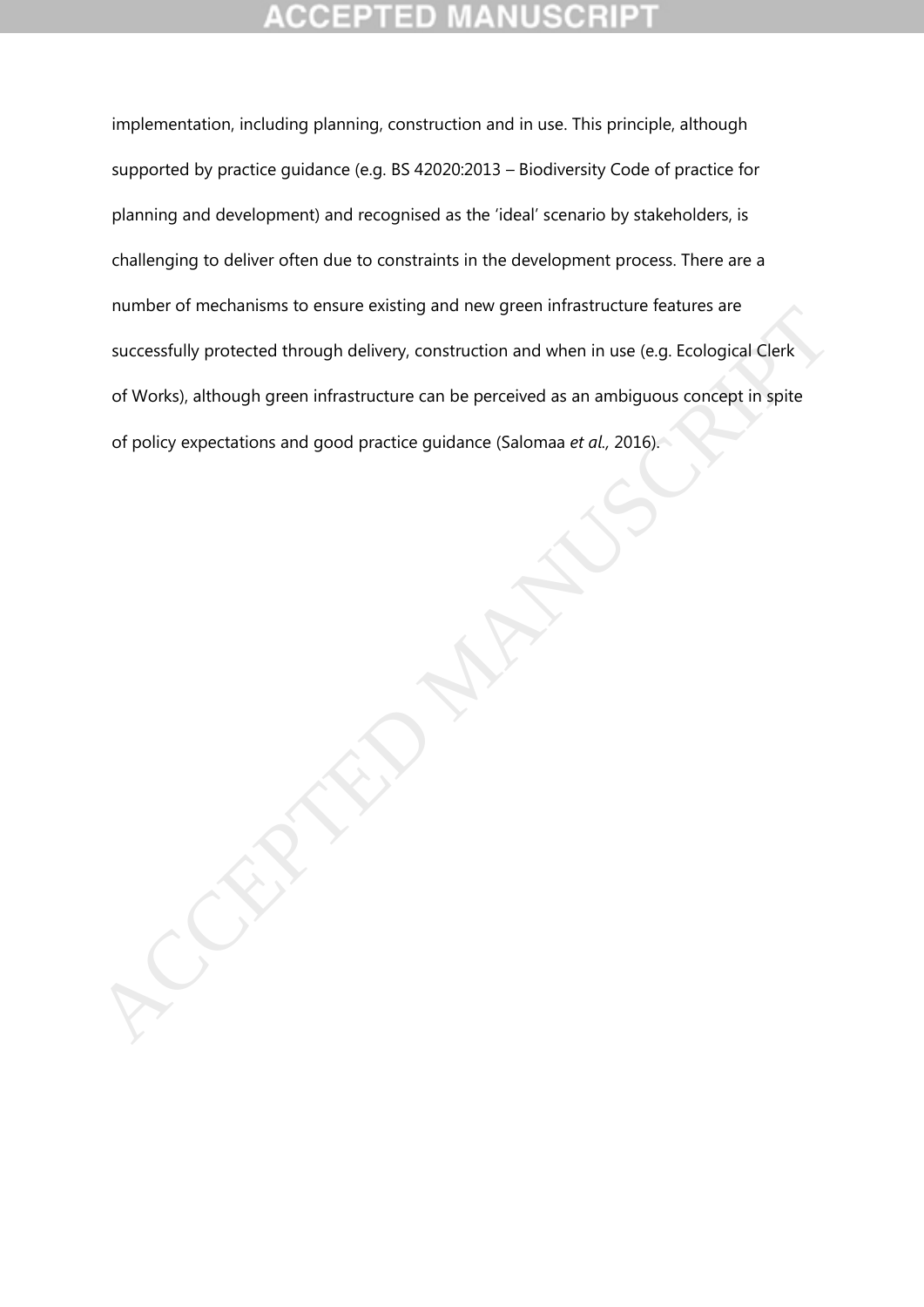## **Table 1: Framework for high quality green infrastructure**

| <b>ACCEPTED MANUSCRIPT</b>                                                                                                                                                                |                                                                                                                                                                                                                                                                                                                                                                                                          |                                                                                                                                                                                                                                                                                                                                                                                                                                        |  |
|-------------------------------------------------------------------------------------------------------------------------------------------------------------------------------------------|----------------------------------------------------------------------------------------------------------------------------------------------------------------------------------------------------------------------------------------------------------------------------------------------------------------------------------------------------------------------------------------------------------|----------------------------------------------------------------------------------------------------------------------------------------------------------------------------------------------------------------------------------------------------------------------------------------------------------------------------------------------------------------------------------------------------------------------------------------|--|
| Table 1: Framework for high quality green infrastructure                                                                                                                                  |                                                                                                                                                                                                                                                                                                                                                                                                          |                                                                                                                                                                                                                                                                                                                                                                                                                                        |  |
|                                                                                                                                                                                           | Purpose                                                                                                                                                                                                                                                                                                                                                                                                  | Examples of how this could be delivered                                                                                                                                                                                                                                                                                                                                                                                                |  |
| <b>CORE PRINCIPLES</b>                                                                                                                                                                    |                                                                                                                                                                                                                                                                                                                                                                                                          |                                                                                                                                                                                                                                                                                                                                                                                                                                        |  |
| Green infrastructure forms a<br>multifunctional network                                                                                                                                   | Ensures that individual features form, and contribute to, a multifunctional<br>network of green infrastructure operating at a landscape scale.                                                                                                                                                                                                                                                           | Green infrastructure components within SuDS provide functionality for<br>water retention during heavy rainfall, and an area for play and recreation<br>at other times.                                                                                                                                                                                                                                                                 |  |
| Green infrastructure reflects and<br>enhances the character of the local<br>environment.                                                                                                  | Ensures that the green infrastructure reflects the character of the local<br>environment and positively contributes to local identity, landscape<br>character and vernacular, and a sense of place.                                                                                                                                                                                                      | Green infrastructure is designed with sensitivity and reference to the<br>character of the local environment, including existing habitat types (e.g.<br>woodland) or features (e.g. species of street tree).                                                                                                                                                                                                                           |  |
| The type, quality and function of<br>green infrastructure respond to the<br>local context.                                                                                                | Ensures green infrastructure effectively meets local priorities and needs as<br>articulated in local policy or through consultation with local stakeholders.                                                                                                                                                                                                                                             | Local policies and evidence, stakeholders and communities have informed<br>the design of the green infrastructure and the individual features.                                                                                                                                                                                                                                                                                         |  |
| Green infrastructure is resilient to<br>climate change and enhances<br>environmental quality<br>Provision is made for long-term<br>management and maintenance of<br>green infrastructure. | Ensures that green infrastructure is resilient to climate change, and<br>opportunities for shade provision, carbon storage, improved soil and air<br>quality, and reduced noise and light pollution are maximised.<br>Ensures that adequate provision is made for how the green infrastructure<br>will be managed and maintained including the responsibility for these<br>activities and their funding. | Green infrastructure is designed to provide resilience to climate change,<br>for example, by balancing native and resilient species, mixed species to<br>reduce pest and disease risk or the creation of 'stepping stones' of habitat.<br>Voluntary environmental stewardship is encouraged to enhance a sense of<br>belonging through communities taking an active role in the management<br>and maintenance of green infrastructure. |  |
| PRINCIPLES TO ENHANCE HEALTH AND WELLBEING                                                                                                                                                |                                                                                                                                                                                                                                                                                                                                                                                                          |                                                                                                                                                                                                                                                                                                                                                                                                                                        |  |
| Essential                                                                                                                                                                                 |                                                                                                                                                                                                                                                                                                                                                                                                          |                                                                                                                                                                                                                                                                                                                                                                                                                                        |  |
| Green infrastructure is accessible for<br>all and is situated close to where<br>people live.                                                                                              | Ensures that all people can use, enjoy and positively contribute to green<br>infrastructure, recognising that the greatest benefits occur when green<br>infrastructure is situated close to where people live.                                                                                                                                                                                           | A range of green infrastructure features are provided at an appropriate<br>distance from homes (e.g. smaller green spaces and play areas within a<br>walkable distance) with linkages between them.                                                                                                                                                                                                                                    |  |
| All people are encouraged to use<br>and enjoy green infrastructure                                                                                                                        | Ensures that the green infrastructure is usable and attractive for different<br>user groups, recognising the needs and strengths of local people and how<br>these may change over time.                                                                                                                                                                                                                  | The facilities, seating and other furniture, lighting and play equipment<br>provided as part of the green infrastructure facilitate access by people<br>with differing needs and abilities.                                                                                                                                                                                                                                            |  |
| Green infrastructure is designed to<br>be accessible at all times of year.                                                                                                                | Ensures that green infrastructure features can be used and enjoyed at all<br>times of year, maximising the beneficial outcomes from green<br>infrastructure.                                                                                                                                                                                                                                             | Green infrastructure is designed to work with changes in seasons, such as<br>situating trees to provide shading and urban cooling to buildings, play<br>areas and active travel routes.                                                                                                                                                                                                                                                |  |
| Desirable                                                                                                                                                                                 |                                                                                                                                                                                                                                                                                                                                                                                                          |                                                                                                                                                                                                                                                                                                                                                                                                                                        |  |
| Green infrastructure supports the<br>reduction and/or prevention of<br>health inequalities.                                                                                               | Ensures that green infrastructure can contribute to reducing health<br>inequalities by optimising its therapeutic role for vulnerable and excluded<br>groups.                                                                                                                                                                                                                                            | Green infrastructure and associated street furniture has been designed to<br>be dementia-friendly or children's play areas include equipment for<br>wheelchair users.                                                                                                                                                                                                                                                                  |  |
| Green infrastructure promotes<br>socially sustainable communities<br>and community cohesion.                                                                                              | Ensures that green infrastructure creates a sense of social cohesion and<br>inclusion, thereby improving community wellbeing and increasing the<br>likelihood of social sustainability.                                                                                                                                                                                                                  | Green infrastructure is designed to accommodate the needs of groups<br>who are particularly vulnerable to social exclusion, including ethnic<br>minorities or those at an economic disadvantage.                                                                                                                                                                                                                                       |  |
| Green infrastructure is integral to<br>the distinctiveness of place.                                                                                                                      | Ensures that green infrastructure contributes to place distinctiveness, with<br>the aim of creating a place where people feel a sense of belonging and<br>pride in their neighbourhood.                                                                                                                                                                                                                  | Green infrastructure features add value to existing heritage assets, use<br>local materials, or protect or enhance valuable views.                                                                                                                                                                                                                                                                                                     |  |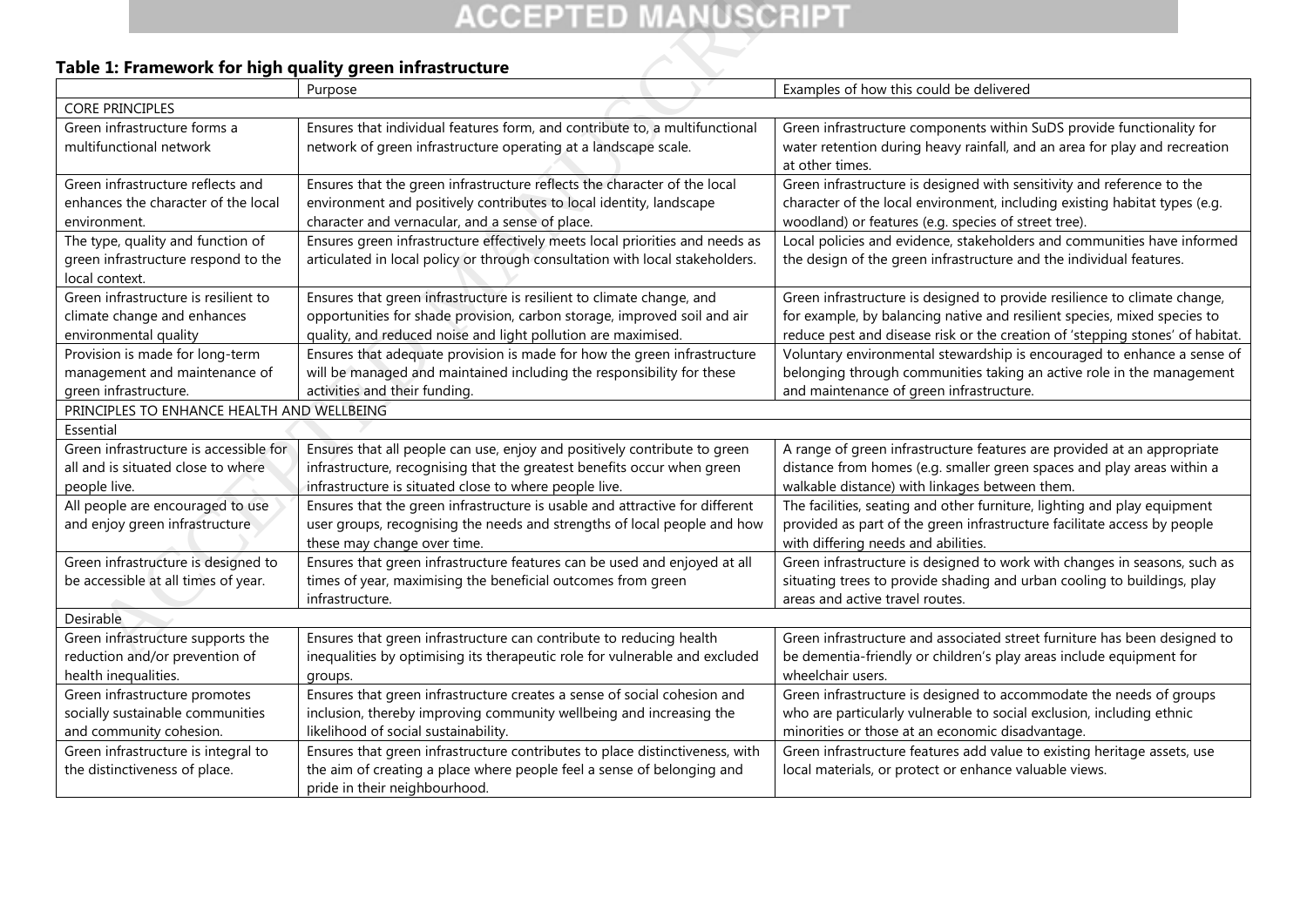| <b>ACCEPTED MANUSCRIPT</b>                                                       |                                                                                                                                       |                                                                                                     |  |
|----------------------------------------------------------------------------------|---------------------------------------------------------------------------------------------------------------------------------------|-----------------------------------------------------------------------------------------------------|--|
|                                                                                  |                                                                                                                                       |                                                                                                     |  |
| PRINCIPLES FOR SUSTAINABLE WATER MANAGEMENT                                      |                                                                                                                                       |                                                                                                     |  |
| Essential                                                                        |                                                                                                                                       |                                                                                                     |  |
| Green infrastructure is integral to                                              | Ensures that green infrastructure controls the quantity of runoff, which                                                              | Water quantity is controlled and managed through the integration of an                              |  |
| sustainable drainage.                                                            | in turn supports the management of flood risk, and maintains and                                                                      | interconnected system of individual SuDS components, unless site                                    |  |
|                                                                                  | protects the natural water cycle.                                                                                                     | conditions suggest that SuDS are inappropriate.                                                     |  |
| Green infrastructure has been used to                                            | Ensures green infrastructure and associated components, deliver a                                                                     | Green infrastructure features are designed and managed to contribute to                             |  |
| improve water quality on site.                                                   | controlled flow of clean water downstream and into the ground.                                                                        | managing water quality and are created or enhanced to be managed as                                 |  |
|                                                                                  |                                                                                                                                       | standard landscape features.                                                                        |  |
| Green infrastructure related to water                                            | Ensures that, in addition to managing water quantity and quality,                                                                     | SuDS components are designed to contribute to a high quality                                        |  |
| management also creates and sustains                                             | green infrastructure features enhance benefits for people and nature.                                                                 | environment for people, by providing amenity value, and for nature, by                              |  |
| better places for people and nature.                                             |                                                                                                                                       | creating new habitats, linkages and enhancing ecological connectivity.                              |  |
| Desirable                                                                        |                                                                                                                                       |                                                                                                     |  |
| Green infrastructure responds                                                    | Ensures green infrastructure features respond to local policy priorities                                                              | Green infrastructure has been designed to minimise water demand in                                  |  |
| innovatively to the local policy context                                         | for water management going beyond the statutory minimum.                                                                              | landscaping including that in the private and public realm.                                         |  |
| in terms of water management.                                                    |                                                                                                                                       |                                                                                                     |  |
| Green infrastructure is used to improve<br>water quality off site and downstream | Ensures that, where possible and appropriate, a catchment-based<br>approach to water management is used through creating or restoring | Natural flood management schemes that contribute to improved water<br>quality at a catchment scale. |  |
| of its location.                                                                 | links to green infrastructure at a landscape scale.                                                                                   |                                                                                                     |  |
| Green infrastructure related to water                                            | Ensures that the design of green infrastructure features enhances the                                                                 | Use the flow of water to create dynamic and interesting landscapes that                             |  |
| management is used to enhance local                                              | physical connectivity between them both increasing their contribution                                                                 | offer an unusual level of beauty, biodiversity, usability and local                                 |  |
| distinctiveness and the overall design.                                          | to water management and sense of place.                                                                                               | distinctiveness.                                                                                    |  |
| PRINCIPLES TO ENHANCE NATURE CONSERVATION                                        |                                                                                                                                       |                                                                                                     |  |
| Essential                                                                        |                                                                                                                                       |                                                                                                     |  |
| Green infrastructure delivers long-term                                          | Ensure that over time green infrastructure contributes positively to                                                                  | The design of green infrastructure considers local biodiversity priorities                          |  |
| ecological enhancement in line with                                              | reversing the long-term decline in biodiversity, including on-going                                                                   | and prioritisation is given to features with a high biodiversity value (e.g.                        |  |
| local priorities.                                                                | monitoring, remediation where necessary and management.                                                                               | retained mature trees and hedgerows, established wildflower meadow).                                |  |
| Green infrastructure creates, restores                                           | Ensures that habitats and linkage of habitats are expanded to restore                                                                 | Green infrastructure features have been designed to incorporate native                              |  |
| and enhances habitats and the linkages                                           | ecosystem function, contributing positively to reversing the long-term                                                                | species of local provenance both in creating new habitats and providing                             |  |
| between them.                                                                    | decline in biodiversity.                                                                                                              | connectivity between them and existing habitats.                                                    |  |
| Populations of key species are more                                              | Ensures that the site layout, and habitat creation and restoration,                                                                   | Green infrastructure is used to avoid and repair habitat fragmentation and                          |  |
| viable as a result of the green                                                  | provide optimal conditions to satisfy the requirements of target                                                                      | create more suitable habitat allowing movement of key species, which are                            |  |
| infrastructure.                                                                  | species, improving connectivity between green infrastructure features.                                                                | more viable as a result.                                                                            |  |
| Desirable                                                                        |                                                                                                                                       |                                                                                                     |  |
| Creation and conservation of high-                                               | Ensures that space is provided for wildlife to flourish throughout the                                                                | Buildings (roofs, terraces, facades, etc.) provide high-quality wildlife                            |  |
| quality habitat, fully integrated with the<br>built environment.                 | built environment in order to sustain and increase target species and<br>use land as efficiently as possible.                         | habitat benefiting quality and function of local priority habitats.                                 |  |
| Green infrastructure plays a role in                                             | Ensure that the green infrastructure operates at the landscape scale to                                                               | Green infrastructure includes habitats that are connected to, and reflect,                          |  |
| restoring and sustaining wider                                                   | enhance local ecological networks by maximising opportunities to                                                                      | the wider ecological network.                                                                       |  |
| ecological networks.                                                             | make the wider ecological network more viable.                                                                                        |                                                                                                     |  |
| Green infrastructure secures                                                     | Ensures that opportunities to protect and enhance biodiversity are                                                                    | Mechanisms exist to ensure that existing and new green infrastructure                               |  |
| biodiversity enhancement in all phases                                           | taken at each stage of the process, particularly during delivery and                                                                  | features are successfully protected through delivery, construction, and                             |  |
| of implementation.                                                               | construction.                                                                                                                         | when in use.                                                                                        |  |
|                                                                                  |                                                                                                                                       |                                                                                                     |  |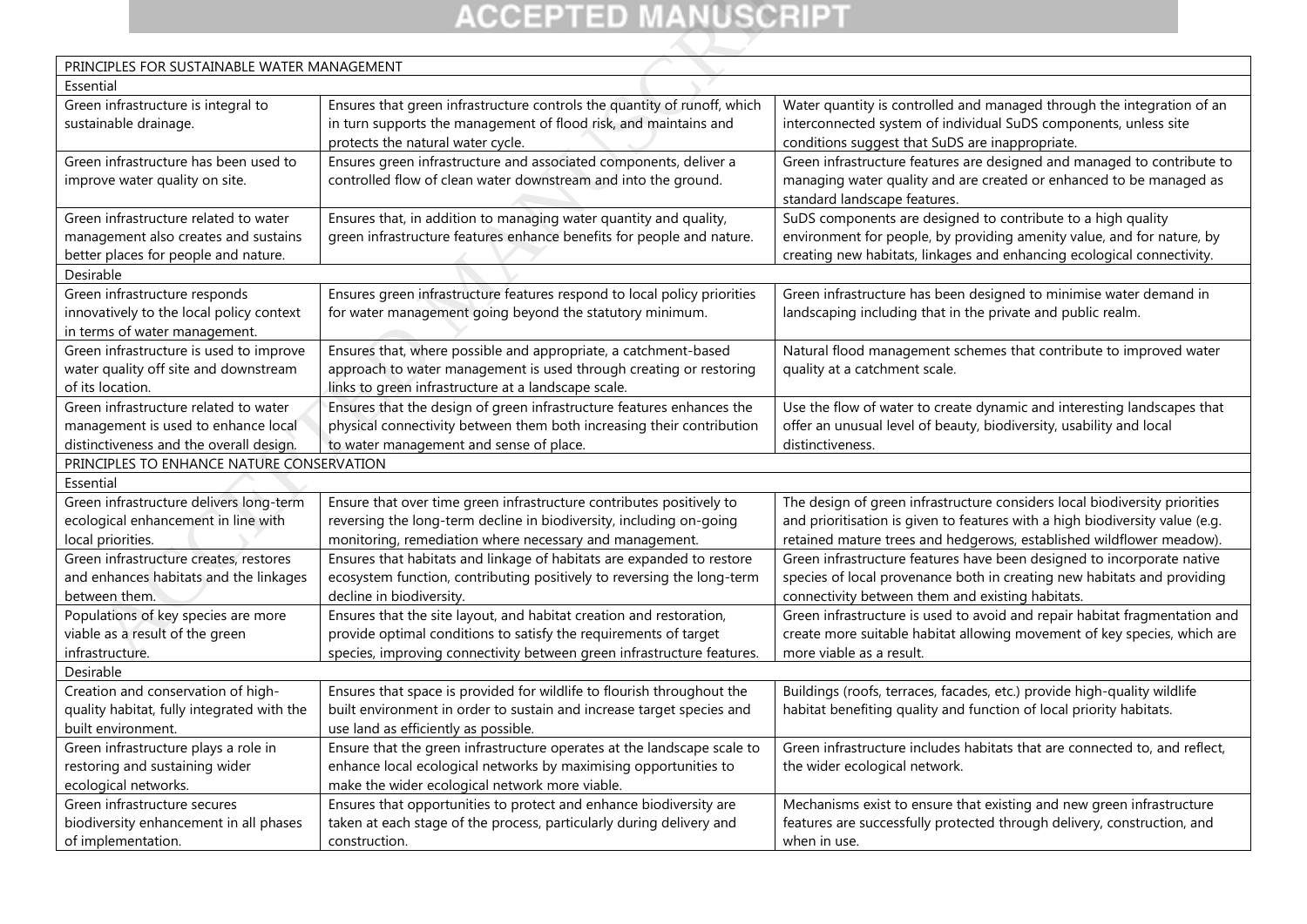### **Conclusions**

The framework for high quality green infrastructure has been developed to provide clarity for those engaged in the delivery of green infrastructure across the built environment sector. It is organised across four areas: *core principles*, and principles related to *health and wellbeing, sustainable water management* and *nature conservation* outcomes*.* In addition, two types of principle were identified – *essential* and *desirable* – to differentiate between those that are fundamental to ensuring green infrastructure services and those that contribute additional benefits to health and wellbeing, water management and nature conservation. The *essential*  principles are those that should be designed and implemented through the planning and development system resulting in high quality green infrastructure that can be managed and maintained in a sustainable and cost-effective way. The *desirable* principles are less likely to be outlined in planning policy, at least in the UK, and are not necessarily appropriate in every context but are commonly understood to represent existing exemplary practice. Taken together the principles respond to the various challenges, highlighted in the literature and by stakeholders, in the design, implementation and long-term management and maintenance of green infrastructure. sustainable water management and nature conservation outcomes. In addition, two types of<br>principle were identified – essential and desirable – to differentiate between those that are<br>fundamental to ensuring green infrastru

In summary, through the process of reviewing academic literature, and policy and practice guidance, a framework of principles has been developed to answer the question of what constitutes high quality green infrastructure. However, the task of creating a framework also raised additional questions that are outstanding and warrant further research. For example, although there are increasing levels of evidence to both quantify and qualify the benefits of green infrastructure for health and wellbeing outcomes, there remains a lack of evidence regarding the preferences of residents and other users in terms of the characteristics of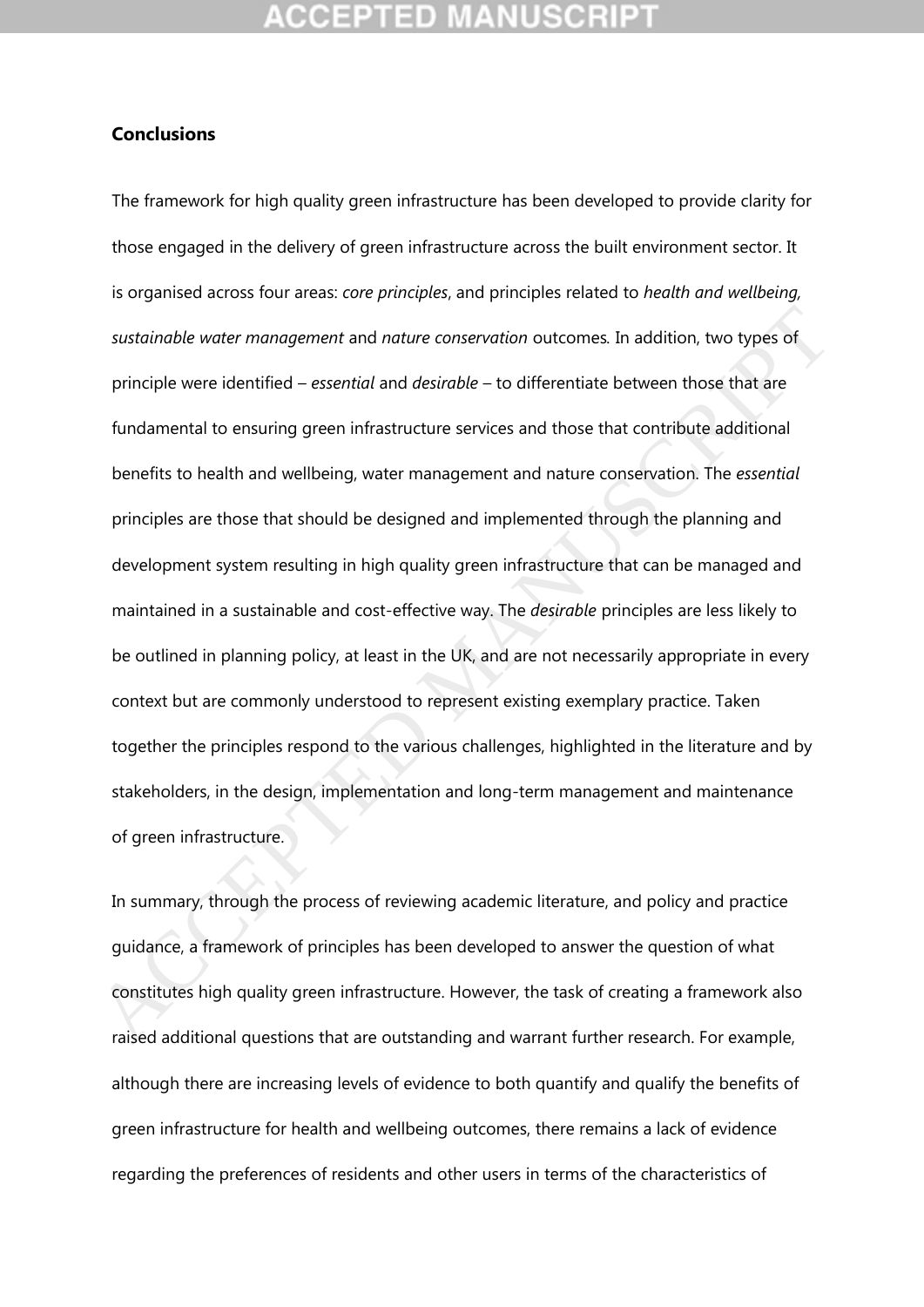green infrastructure. This was highlighted by stakeholders as particularly important considering the challenges connected to building advocacy and support across the built environment sector. Another challenge highlighted in the literature and by stakeholders is the lack of robust evidence on the most cost effective and sustainable models and mechanisms for long-term management and maintenance of high quality green infrastructure. This was emphasised in particular in the context of UK public sector funding cuts, which have reduced funding for the management of green infrastructure assets (Jerome, 2016; Jerome, Mell and Shaw, 2017). As a consequence, new funding mechanisms, such as public-voluntary sector partnerships and private sector contractor arrangements, particularly in relation to parks and recreational areas delivered as part of new development, are the subject of much discussion amongst academics, policy makers and practitioners (Dempsey *et al.*, 2012, 2016; DCLG, 2017).

In conclusion, this paper presents a framework that defines the characteristics of high quality green infrastructure at each stage of the planning and development process set out as a series of 23 principles. This contributes a refreshed understanding of the knowledge-practice gap between evidence for the benefits of green infrastructure planning and development, and provides a consistent approach to delivery through the market mechanisms of new development. The framework, developed collaboratively with stakeholders (see also Calvert *et al*., under review) found that although there is an understanding about what characteristics provide benefits for people and nature, uncertainty persists across the built environment sector internationally regarding the delivery of high quality green infrastructure. As such, the principles presented here provide more clarity around *how* to deliver high quality green infrastructure through the planning and development process. These principles infrastructure. This was emphasised in particular in the context of UK public sector funding<br>infrastructure. This was emphasised in particular in the context of UK public sector funding<br>cuts, which have reduced funding for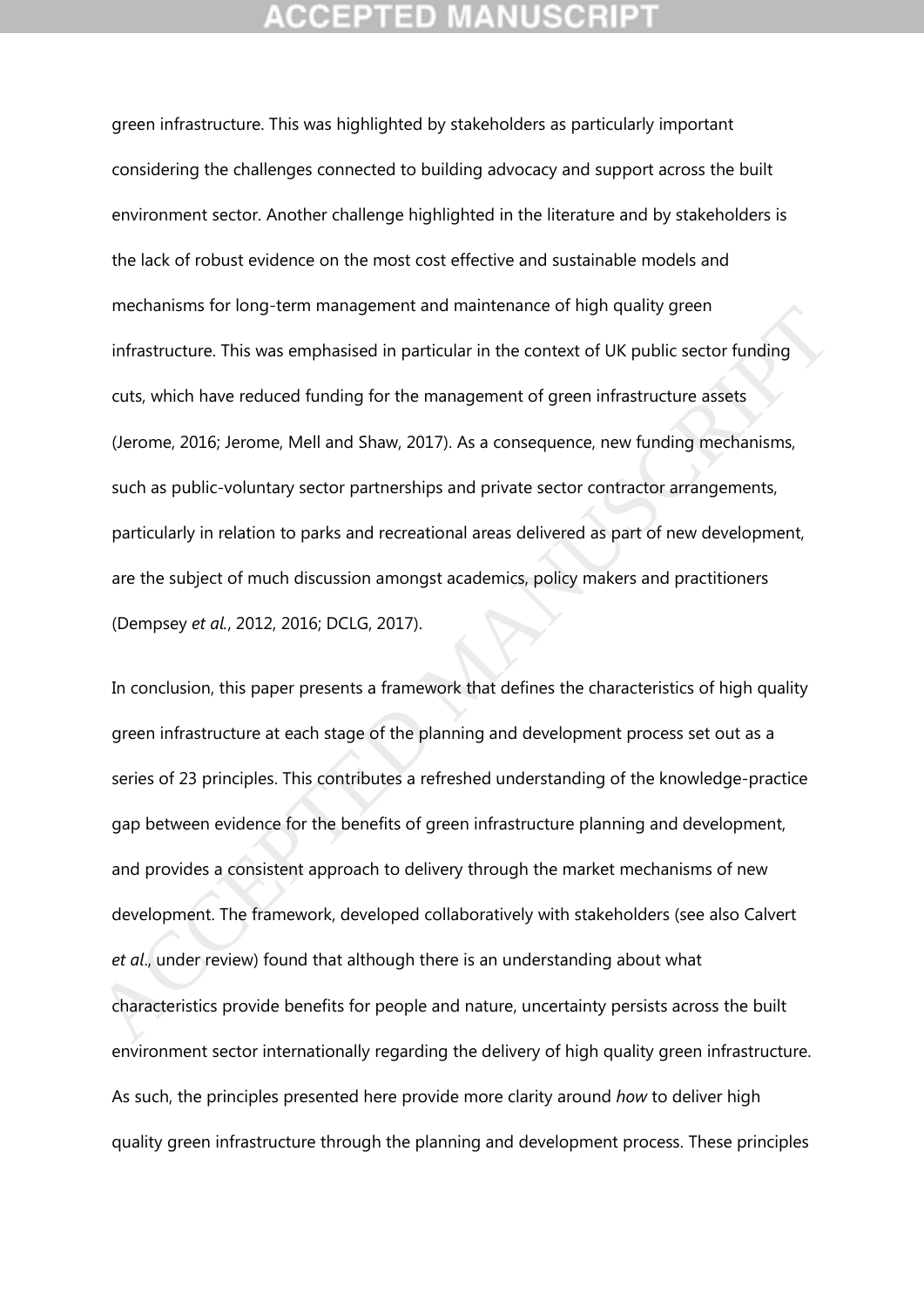can be effectively translated into strategy and design criteria by policy makers and practitioners to more consistently and reliably secure the delivery of high quality green infrastructure. Considering the scope of the principles set out in the framework, and their background in literature and policy guidance from a number of countries, the principles could be readily applied globally, including by strategic stakeholders and practitioners engaged in the design, delivery and long-term management and maintenance of high quality green infrastructure. Ultimately, the framework can be used by all those involved in green infrastructure to enable the delivery of high quality green infrastructure to improve the health, wellbeing and climate resilience of people and wildlife.

## **Acknowledgements**

We thank Nicholas Smith (UWE), Colin Studholme (GWT) and Steve Bloomfield (Worcestershire Wildlife Trust) for their contribution to the development of this framework along with the comments and support from the local stakeholders, consultees and external advisory group. This work is funded by Innovate UK and NERC through a Knowledge Transfer Could be Healily applied globally. Including by stategic statemoties and plactuonies<br>
engaged in the design, delivery and long-term management and maintenance of high<br>
quality green infrastructure. Ultimately, the framewor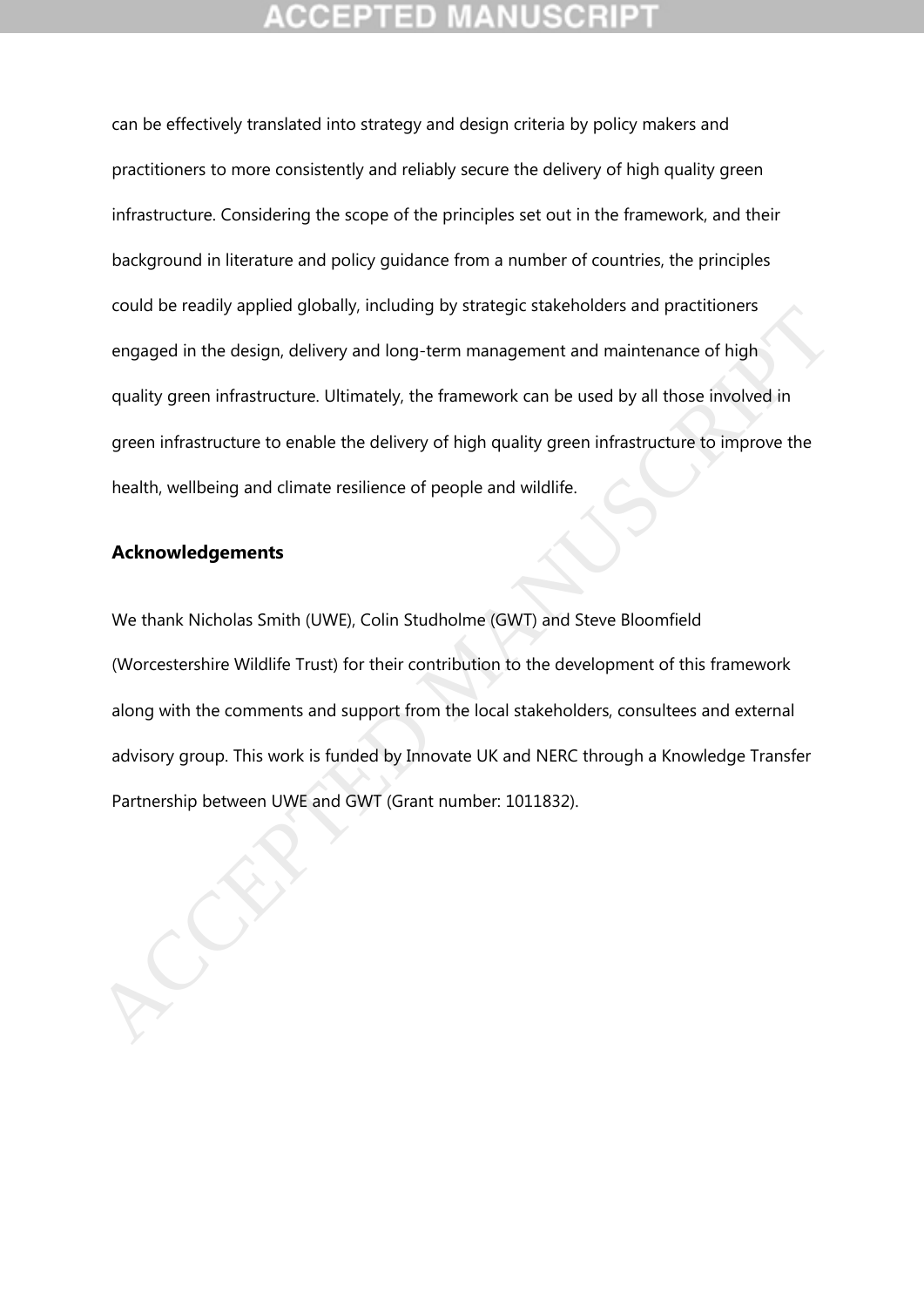# **CCEPTED MANUSCR**

### **References**

- Albert, C. and Von Haaren, C., 2017. Implications of applying the green infrastructure concept in landscape planning for ecosystem services in peri-urban areas: an expert survey and case study. *Planning Practice & Research,* 32(3), pp. 227-242.
- Andersson, E. and Colding, J., 2014. Understanding how built urban form influences biodiversity. *Urban Forestry & Urban Greening*, 13.
- Armitage, D., Béné, C., Charles, A.T., Johnson, D. and Allison E.H., 2012. The interplay of wellbeing and resilience in applying a social-ecological perspective. *Ecology and Society* 17(4), 15.
- Berthon, K., Nipperess, D., Davies, P. and Bulbert, M., 2015. *Confirmed at last: Green roofs add invertebrate diversity.* State of Australian Cities Conference 2015.
- Blakely, E. J. and Leigh, N. G., 2017. *Planning local economic development: theory and practice.*  Los Angeles: SAGE.
- Bowen, K.J. and Parry, M., 2015. *The evidence base for linkages between green infrastructure, public health and economic benefit,* Paper prepared for the project Assessing Economic Value of Green Infrastructure.
- Bragg and Atkins, 2016. *A review of nature-based interventions for mental health care.* Natural England Commissioned Report NECR204.
- BRE, 2012. *BREEAM Communities Technical Manual SD202 – 0.1:2012.* BRE.
- Breuste, J., and Artmann, M., 2014. Allotment gardens contribute to urban ecosystem service: Case study Salzburg, Austria. *Journal of Urban Planning and Development*, 141(3), pp.1-13. undurersity. *Until Treations, Theory at Undurersity at Undurersity*, 1.1<br>
Armitage, D., Béné, C., Charles, A.T., Johnson, D. and Allison E.H., 2012. The interplay of well-<br>
being and resilence in applying a social-ecologi
	- British Standards, 2013. BS 42020:2013 Biodiversity Code of practice for planning and development.
	- Calvert, T., Sinnett, D., Smith, N., Jerome, G., Burgess, S., King, L. (under review) Setting the Standard for Green Infrastructure: the need for, and features of, a benchmark in England. *Planning Practice & Research.*
	- CIWEM, *Multi-functional urban green infrastructure*, A CIWEM Briefing Report. CIWEM: London, 2010.
	- Coutts, C., 2016. *Green Infrastructure and Public Health*. Abingdon: Routledge.
	- Davies, C. and Lafortezza, R., 2017. Urban green infrastructure in Europe: Is greenspace planning and policy compliant? *Land Use Policy* 69, 93-101.
	- Dempsey, N. and Burton, M., 2012. Defining place-keeping: The long-term management of public spaces. *Urban forestry and Urban Greening,* 11(1), 11-20.
	- Dempsey, N., Burton, M. and Selin, J., 2016. Contracting out parks and roads maintenance in England. *International Journal of Public Sector Management,* 295(5), 441-456.
	- Demuzere, M., Orru, K., Heidrich, O., Olazabal, E., Geneletti, D., Orru, H., Bhave, A.G., Mittal, N., Feliu, E., Faehnle, M., 2014. Mitigating and adapting to climate change: multi-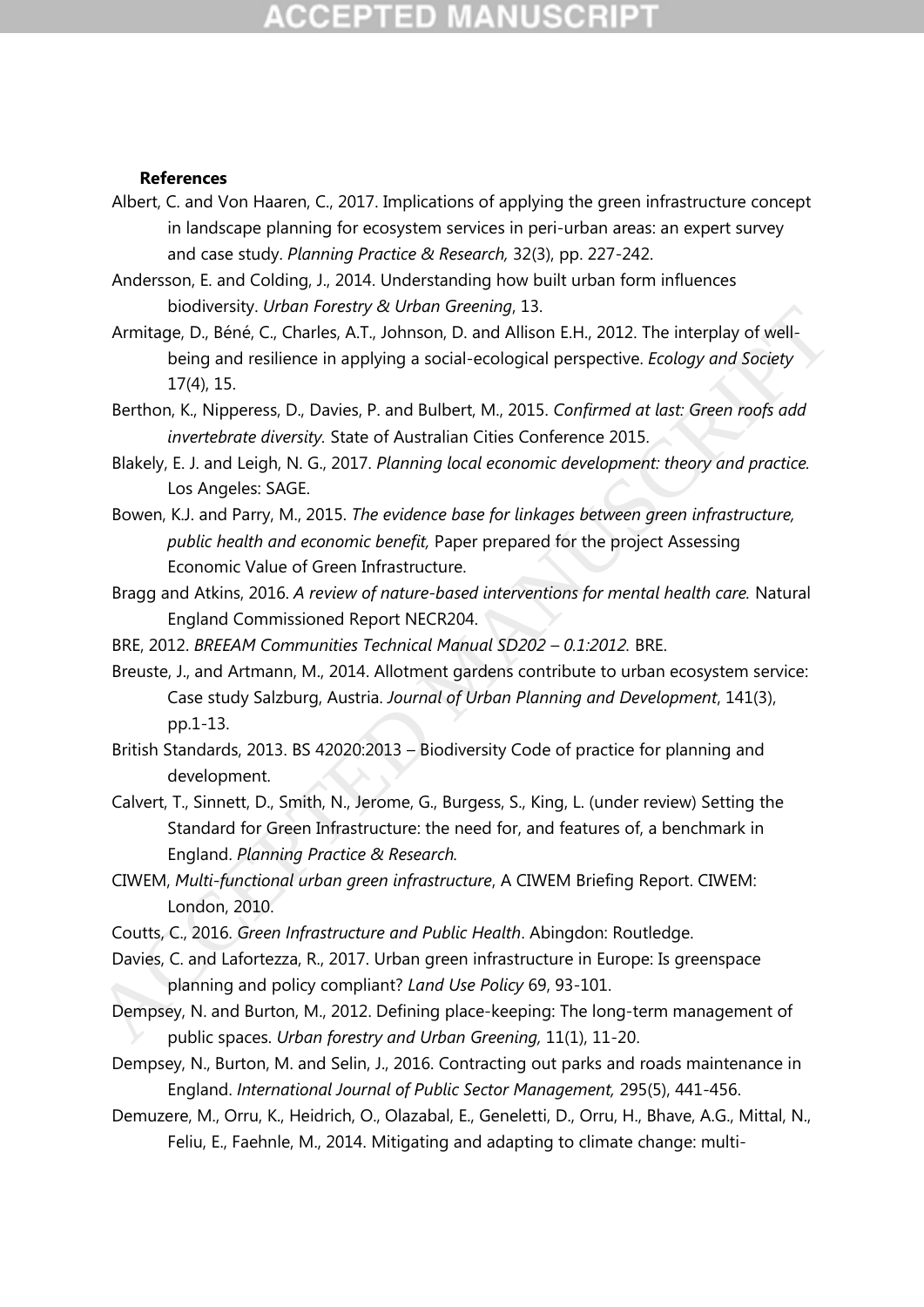# **CCEPTED MANUSCRIPT**

functional and multi-scale assessment of green urban infrastructure. *Journal of Environmental Management*, 146, pp. 107-115.

Department of Communities and Local Government [online], 2012. *National Planning Policy Framework.* Available at:

[https://www.gov.uk/government/uploads/system/uploads/attachment\\_data/file/6077](https://www.gov.uk/government/uploads/system/uploads/attachment_data/file/6077/2116950.pdf) [/2116950.pdf](https://www.gov.uk/government/uploads/system/uploads/attachment_data/file/6077/2116950.pdf) Accessed on: 12 September 2017.

Department of Communities and Local Government [online], 2017. *Public parks inquiry.*  Available at: https://www.parliament.uk/business/committees/committees-az/commons-select/communities-and-local-government-

committee/inquiries/parliament-2015/public-parks-16-17/. Accessed: 16 July 2018.

- European Commission [online], 2016. The EU Strategy on Green Infrastructure. Available at: http://ec.europa.eu/environment/nature/ecosystems/strategy/index\_en.htm. Accessed on: 16 July 2018.
- Ellis, J. B., 2013. Sustainable surface water management and green infrastructure in UK urban catchment planning, *Journal of Environmental Planning and Management*, 56(1), pp. 24-41.
- Feinberg, D. S., Hostetler, M. E., Reed, S. E., Pienaar, E. F. and Pejchar, L., 2015. Evaluating management strategies to enhance biodiversity in conservation developments: Persepctives from developers in Colorado, USA. *Landscape and Urban Planning,* 136*,*  pp.87-96. Available at <u>mpsszylvowapamient utvicutisiness</u><br>
2000 Manos select/communities and local government:<br>
committee/inquiries/parliament-2015/public-parks-16-17/. Accessed: 16 July 2018.<br>
European Commission (poline), 2016. T
	- Frey, M., Kosco, J., Williams, C. and LaDuca, A., 2015. *Green infrastructure opportunities that arise during municipal operations.* United States Environment Protection Agency.
	- Frumkin, H., Bratman, G., Breslow, S., Cochran, B., Kahn, P., Lawler, J., Wood, S., 2017. Nature contact and human health: a research agenda Environmental Health Perspectives, 125(7).
	- Gidlow, C.J., Ellis, N.J. and Bostock, S., 2012. Development of the Neighbourhood Green Space Tool (NGST). *Landscape and Urban Planning,* 106(4), pp.347-358.
	- Gill, S., Handley, J.F., Ennos, A.R. and Pauleit, S. (2007) Adapting Cities for Climate Change: The Role of the Green Infrastructure. *Built Environment.* 33(1), pp. 115-133(19).
	- Haasnoot, M., Middelkoop, H., Offermans, A., Van Beek, E. and Van Deursen, W. P. A., 2012. Exploring pathways for sustainable water management in river deltas in a changing environment, *Climatic Change*, 115(3-4), pp.795-819.
	- Hayhow DB, Burns F, Eaton MA, Al Fulaij N, August TA, Babey L, Bacon L, Bingham C, Boswell J, Boughey KL, Brereton T, Brookman E, Brooks DR, Bullock DJ, Burke O, Collis M, Corbet L, Cornish N, De Massimi S, Densham J, Dunn E, Elliott S, Gent T, Godber J, Hamilton S, Havery S, Hawkins S, Henney J, Holmes K, Hutchinson N, Isaac NJB, Johns D, Macadam CR, Mathews F, Nicolet P, Noble DG, Outhwaite CL, Powney GD, Richardson P, Roy DB, Sims D, Smart S, Stevenson K, Stroud RA, Walker KJ, Webb JR, Webb TJ, Wynde R and Gregory RD The State of Nature partnership.
	- HM Government, 2010. *The Natural Choice: securing the value of nature.* The Natural Environment White Paper. HM Government.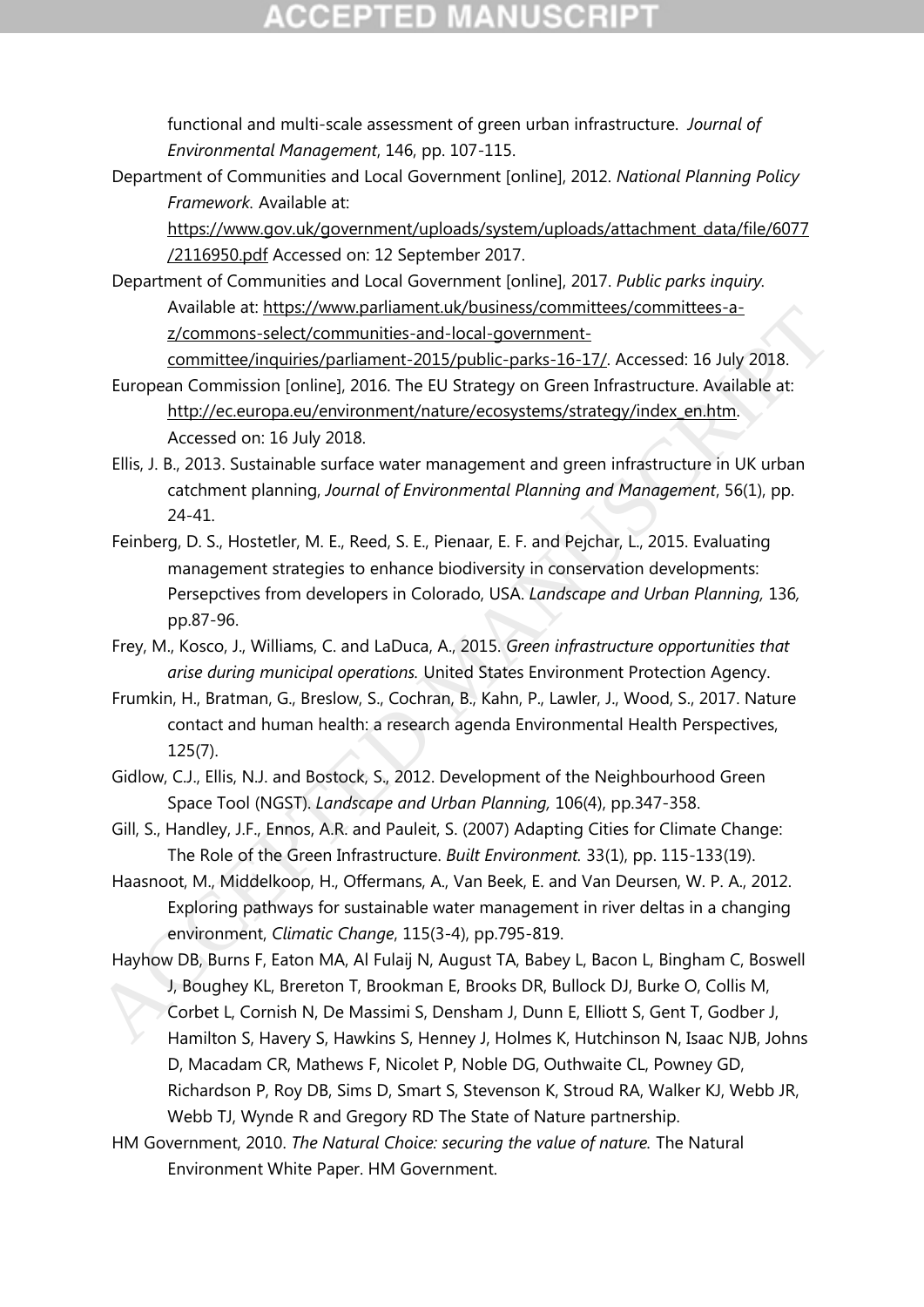# **CCEPTED MANUSCRIPT**

- Hunter, R., Christian, H., Veitch, J., Astell-Burt, T., Hipp, J., & Schipperijn, J., 2015. The impact of interventions to promote physical activity in urban green space: a systematic review and recommendations for future research. *Social Science & Medicine*, **124**, pp. 246-256.
- Jeanjean, A.P.R., Monks, P.S. and Leigh, R.J., 2016. Modelling the effectiveness of urban trees and grass on PM2.5 reduction via dispersion and deposition at a city scale. *Atmospheric Environment* 147: 1-10.

Jerome, G., 2016. Defining community-scale green infrastructure. *Landscape Research*, 1–7.

- Jerome, G., Mell, I., and Shaw, D., 2017. Re-defining the characteristics of environmental volunteering and stewardship: creating a typology of community-scale green infrastructure. *Environmental Research,* Vol. 158, 2017.
- Kambites, C. and Owen, S., 2006. Renewed prospects for green infrastructure planning in the UK. *Planning Practice & Research,* 21(4), pp.483-496.
- Keller, A. and Stirling, F., 2011. *Green infrastructure design for multiple benefits.* Scottish Natural Heritage [online] Available at:

https://www.greeninfrastructurescotland.org.uk/sites/default/files/Innovation%20Wor kshop%20-

%20Green%20Infrastructure%20design%20for%20multiple%20benefits.pdf Accessed on: 13 October 2017.

- Kowarik, 2011. Novel urban ecosystems, biodiversity, and conservation. *Environmental Pollution,* 159(8-9), pp. 1974-1983.
- Lawton, J.H., Brotherton, P.N.M., Brown, V.K., Elphick, C., Fitter, A.H., Forshaw, J., Haddow, R.W., Hilborne, S., Leafe, R.N., Mace, G.M., Southgate, M.P., Sutherland, W.J., Tew, T.E., Varley, J., & Wynne, G.R. (2010) Making Space for Nature: a review of England's wildlife sites and ecological network. Report to Defra. Let once, G., 2010. Demining community-scale green intrastructure: *Landscope researce,* a columination of columination columitering and stewardship; creating a typology of community-scale green volumitering and stewardsh
	- Madre, F., Clergeau, P., Machon, N. & Vergnes, A. 2015. Building biodiversity: Vegetated façades as habitats for spider and beetle assemblages. Global Ecology and Conservation, 3, pp.222-233.
	- Mårtensson, F., Jansson, M., Johansson, M., Raustorp, A., Kylin, M., & Boldemann, C., 2014. The role of greenery for physical activity play at school grounds. *Urban Forestry & Urban Greening*, *13*(1), 103–113.
	- Mell, I. C. (2010). *Green infrastructure: concepts , perceptions and its use in spatial planning. Unpublished PhD Thesis, University of Newcastle.*
	- O'Neil, J. A. and Gallagher, C. E., 2014. Determining what is important in terms of the quality of an urban green network: A study of urban planning in England and Scotland. *Planning Practice & Research,* 29(2), pp.202-216.
	- OECD, 2016. *OECD Council Recommendation on Water.* OECD [online] Available at: [https://www.oecd.org/environment/resources/Council-Recommendation-on](https://www.oecd.org/environment/resources/Council-Recommendation-on-water.pdf)[water.pdf](https://www.oecd.org/environment/resources/Council-Recommendation-on-water.pdf) Accessed on: 17 December 2017.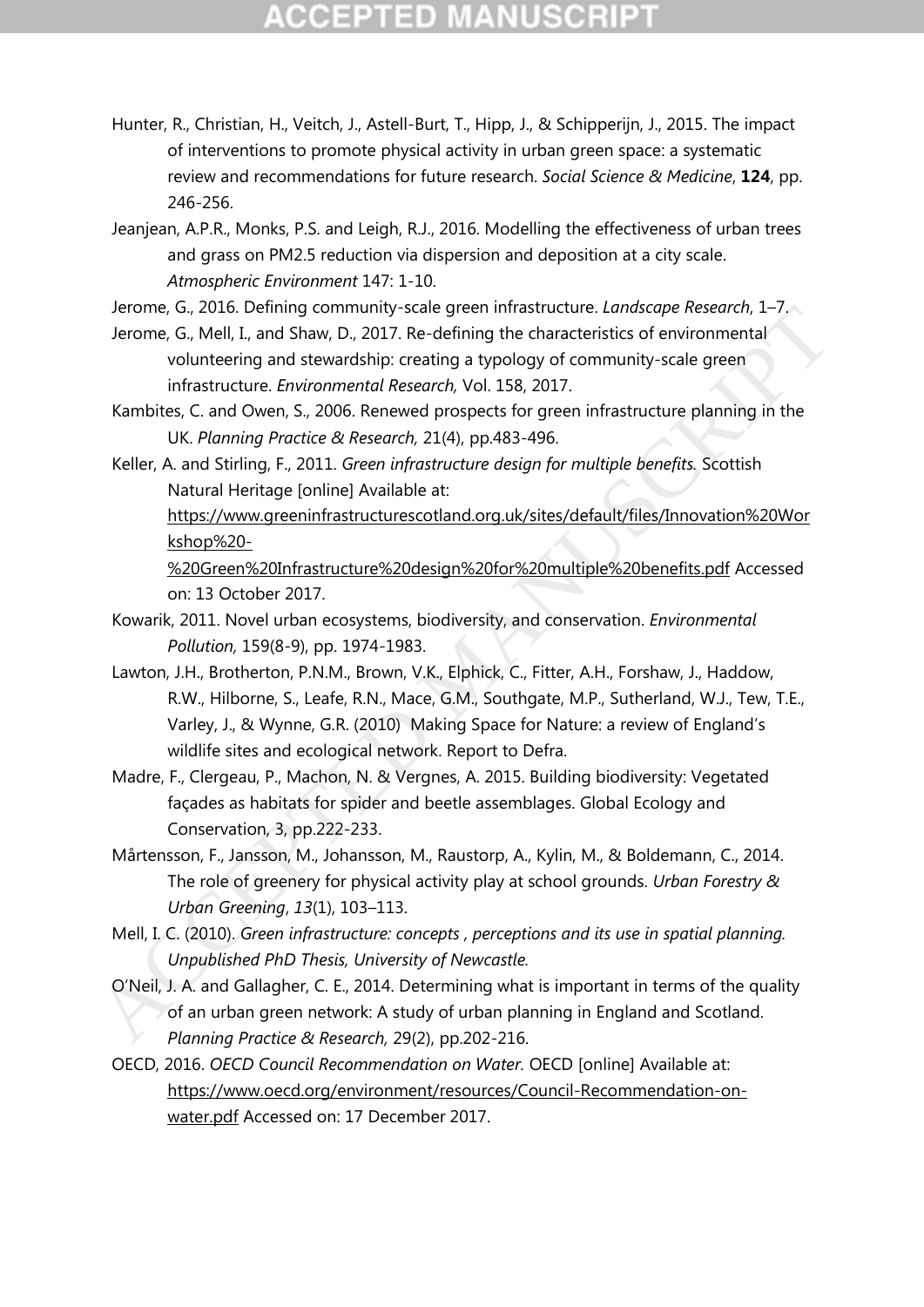# **CCEPTED MANUSCRIP**

- Offermans, A., Haasnoot, M. and Valkering, 2011. A method to explore social response for sustainable water management strategies under changing conditions. *Sustainable Development,* 19, pp. 312-324.
- Pacione, M., 2003. Urban environmental quality and human wellbeing—a social geographical perspective. *Landscape and Urban Planning*, 65(1-2), 19-30.
- Payne, S. and Barker, A., 2015. Implementing green infrastructure through residential development in the UK. In Sinnett, D., Smith, N., and Brugess, S. (ed.), *Green Infrastructure: Planning, Design and Implementation (pp.375-394). Edward Elgar. ISBN* 9781783473991.
- Perth & Kinross Council, 2014. *Perth & Kinross Local Development Plan* [online] Available at: http://www.pkc.gov.uk/media/23633/Local-Development-Plan/pdf/Adopted\_LDP\_Web\_Version Accessed on: 29 December 2017.

RICS. *Green infrastructure in urban areas*. Information Paper. RICS: London, 2011

- Roe, M. and Mell, I., 2013. Negotiating value and priorities: evaluating the demands of green infrastructure development. *Journal of Environmental Planning and Management,* 56, 5, pp.650-673.
- Sadler, J., Bates, A., Hale, J., and James, P., 2010. Bringing cities alive: the importance of urban green spaces for people and biodiversity. In Gaston, K. (ed.), *Urban Ecology*  (Ecological Reviews, pp.230-260). Cambridge: Cambridge University Press.
- Salomaa*,* A., Paloniemi, R., Kotiaho, J.S., Kettunen, M., Apostolopoulou, E., Cent, J., 2016. Can green infrastructure help to conserve biodiversity? *Environment and Planning*, 35(2), pp.265-288. mythetion: "Homing, Design and imperientation (pp.3.5-334), Loward Eight. ISBN<br>
9781783473991.<br>
Perth & Kinross Council, 2014. Perth & Kinross Local Development Plan (online) Available at:<br>
http://www.pk.gov.uk/media/2363
	- Schipperijn, J., Ekholm, O., Stigsdotter, U., Tofttager, M., Bentsen, P., Kamper-Jorgensen, F., Randrup, T.B., 2010. Factors influencing the use of green space: Results from a Danish national representative survey. *Landscape and Urban Planning,* 95, pp.130-137.
	- Science for Environment Policy, *The multifunctionality of green infrastructure. In-depth Report*. DG Environment, European Commission: Brussels, 2012.
	- Scottish Government [online], 2014. *Scottish Planning Policy.* Available at: http://www.gov.scot/Publications/2014/06/5823 Accessed on: 12 September 2017.
	- Sinnett, D. 2015. Green infrastructure and biodiversity in the city: Principles and design. In Sinnett, D., Smith, N., Burgess, S. (Eds.) 2015. Handbook on Green Infrastructure: Planning, design and implementation. Edward Elgar. ISBN 9781783473991.
	- Sinnett, D., Calvert, T., Smith, N., Burgess, S., King, L. 2018a. The translation and use of green infrastructure evidence. Proceedings of the ICE - Water Management 171(2): 99-109.
	- Sinnett, D., Jerome, G., Smith, N., Burgess, S., Mortlock, R. 2018b. Raising the standard: Developing a benchmark for green infrastructure. The International Journal of Sustainable Development & Planning 13(2): 226-236.
	- Sinnett, D., Williams, K., Lindsay, M., Dair, C., 2015. Neighbourhood design and quality influences on the likelihood of residents using public open space. In Sinnett, D., Smith, N., Burgess, S. (Eds.) 2015. Handbook on Green Infrastructure: Planning, design and implementation. Edward Elgar. ISBN 9781783473991.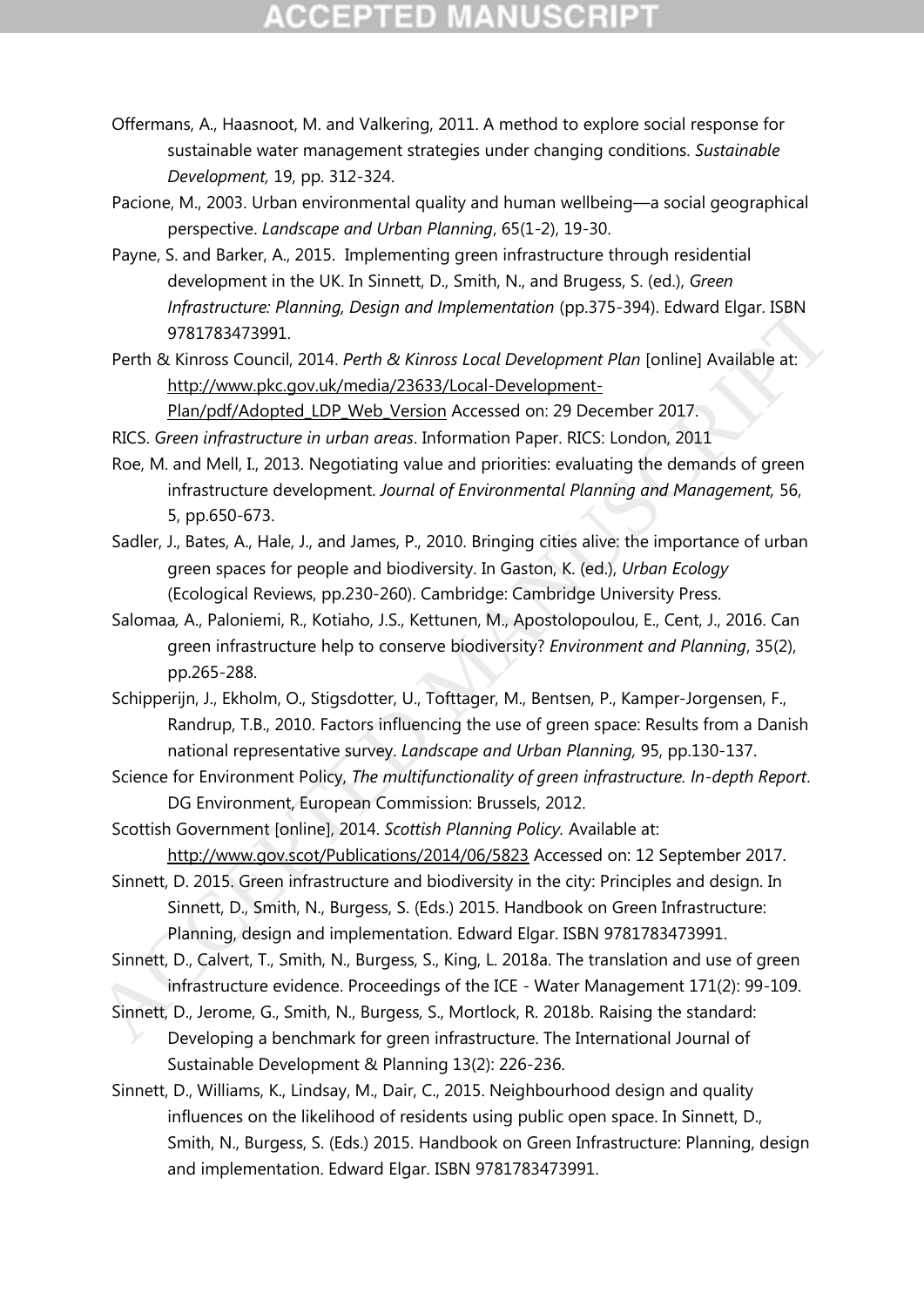# **CCEPTED MANUSCR**

- Speak, A., Mizgajski, A. and Borysiak, J., 2015. Allotment gardens and parks: Provision of ecosystem services with an emphasis on biodiversity. *Urban Forestry & Urban Greening*, 14, pp.772-751.
- Tallis, M., Freer-Smith, P., Sinnett, D., Taylor, G. 2011. Estimating the removal of atmospheric particulate pollution by the urban tree canopy of London, under current and future environments. Landscape and Urban Planning 103: 129-138.
- Trees & Design Action Group, 2014. *Trees in hard landscapes: A guide for delivery.* Trees & Design Action Group.
- UK Green Building Council, *Demystifying green infrastructure*. UK Green Building Council, 2015.
- van den Berg, M., van Poppel, M., van Kamp, I., Andrusaityte, S., Balseviciene, B., Cirach, M., Danileviciute, A., Ellis, N., Hurst, G., Masterson, D., Smith, G., Triguero-Mas, M., Uzdanaviciute, I., de Wit, P., van Mechelen, W., Gidlow, C., Grazuleviciene, R., Nieuwenhuijsen, M.J., Kruize, H. and Maas, J., 2016. Visiting green space is associated with mental health and vitality: A cross-sectional study in four European cities. *Health & Place*, 38: 8-15. UK Green Building Gouncil, Demystifying green infrastructure. UK Green Building Council,<br>
2015.<br>
varia den Berg, M., vari Samp, I., [A](http://www.euro.who.int/en/health-topics/environment-and-health/urban-health/publications/2017/urban-green-space-interventions-and-health-a-review-of-impacts-and-effectiveness.-full-report-2017)ndrussityte, S., Balseviciene, B., Cirach, M.,<br>
Danileviciute, A., [E](http://apps.who.int/gb/bd/PDF/bd47/EN/constitution-en.pdf?ua=1)llis, N., Hurst, G.,
	- Ward Thompson, C., Aspinall, P., & Bell, S., 2010. *Innovative Approaches to Researching Landscape and Health*. (C. Ward-Thompson, P. Aspinall, & S. Bell, Eds.). Abingdon: Routledge.
	- Ward Thompson, C., Roe, J., Aspinall, P., Mitchell, R., Clow, A., & Miller, D., 2012. More green space is linked to less stress in deprived communities: Evidence from salivary cortisol patterns. *Landscape and Urban Planning*, *105*(3), 221–229.
	- Williams, K. and Dair, C., 2007. A framework of sustainable behaviours that can be enabled through the design of neighbourhood-scale developments, *Sustainable Development*, 15(3), p.160-173.
	- Wood, C. L., Lafferty, K. D., DeLeo, G., Young, H. S., Hudson, P. J. and Kuris, A. M., 2016. Does biodiversity protect humans against infectious disease? *Ecological Society of America*, 95(4), pp.817-832.
	- Woods Ballard, B., Wilson, S., Udale-Clarke, H., Illman, S., Scott, T., Ashley, R. & Kellagher, R., *The SuDS Manual*, C753. CIRIA: London, 2015.
	- World Health Organization, 1946. Constitution of the World Health Organization [online]. Available at: http://apps.who.int/gb/bd/PDF/bd47/EN/constitution-en.pdf?ua=1. Accessed on 17 July 2018.
	- World Health Organization, 2017. *Urban green space interventions and health: A review of impacts and effectiveness. Full report.* [Internet] Available at:
		- http://www.euro.who.int/en/health-topics/environment-and-health/urban[health/publications/2017/urban-green-space-interventions-and-health-a-review-of](http://www.euro.who.int/en/health-topics/environment-and-health/urban-health/publications/2017/urban-green-space-interventions-and-health-a-review-of-impacts-and-effectiveness.-full-report-2017)[impacts-and-effectiveness.-full-report-2017](http://www.euro.who.int/en/health-topics/environment-and-health/urban-health/publications/2017/urban-green-space-interventions-and-health-a-review-of-impacts-and-effectiveness.-full-report-2017) Accessed on: 28 December 2017.
	- Zölch, T., Maderspacher, J., Wamsler, C. and Pauleit, S., 2016. Using green infrastructure for urban climate-proofing: An evaluation of heat mitigation measures at the microscale. *Urban Forestry & Urban Greening* 20: 305-316.